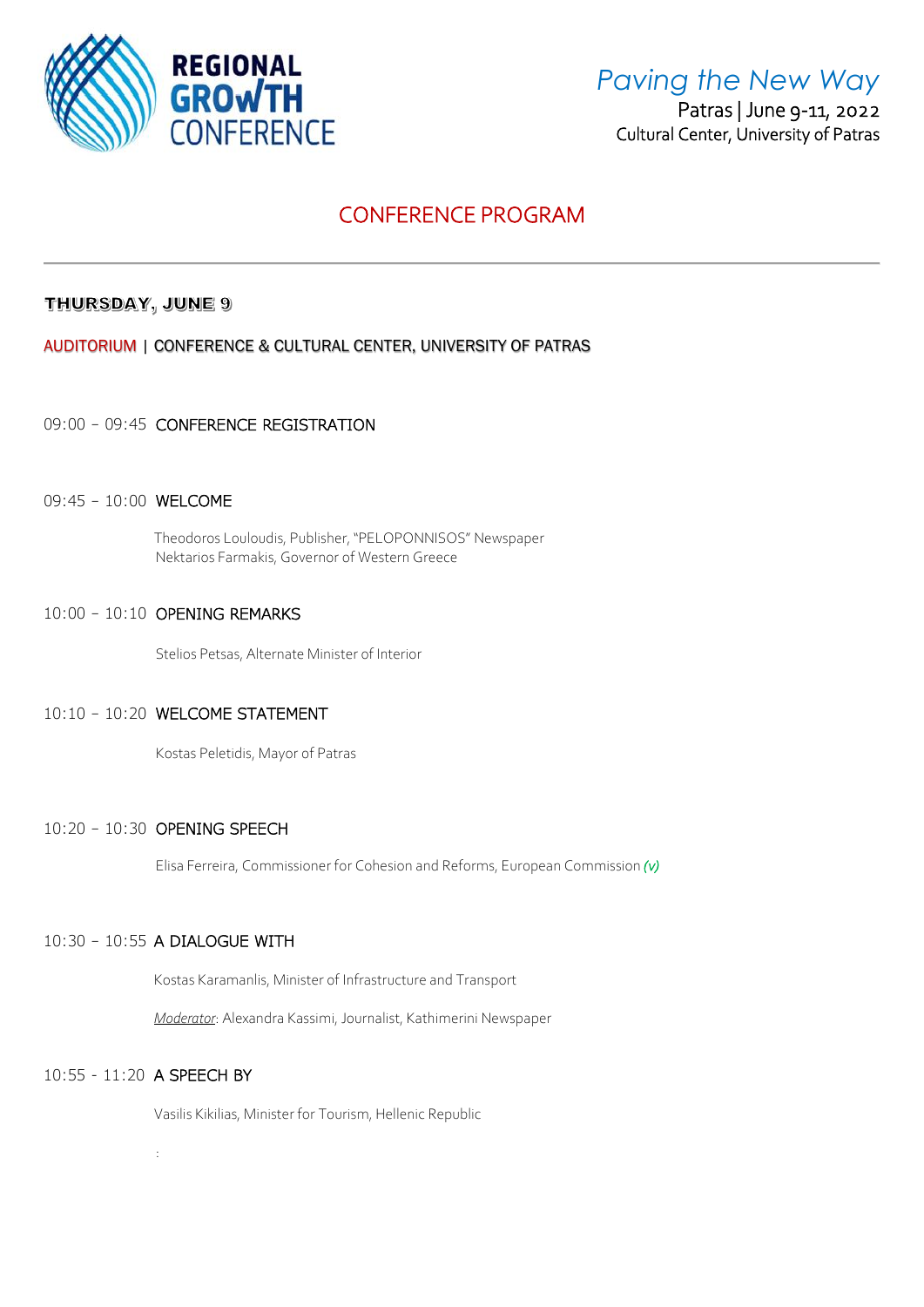

## THURSDAY, JUNE 9

## AUDITORIUM | CONFERENCE & CULTURAL CENTER, UNIVERSITY OF PATRAS

### 11:20 – 12:50 SESSION 1

#### How the New Code of Local Authorities shapes the Region's Responsibilities

*Regional and local governance authorities play a significant role in the everyday lives of citizens and businesses, since they absorb the greatest part of Business-to-Government and Citizen-to-Government transactions. The responsibilities of the Greek local and regional authorities are a heavily discussed issue. In the recent past, a series of reforms have been implemented, namely "Kapodistrias", "Kallikratis" and "Kleisthenis". Despite these changes, there are still a number of legal constraints regarding a series of responsibilities, e.g. education, social care, funding and monitoring of local and regional* authorities. Given the acceleration of the authorities' digital transformation due to the pandemic, the need for interventions *that will solve the existing dysfunctions regarding the responsibilities of the Greek local and regional authorities is prominent.*

*Powered by: Regional Policy Monitor (RPM) & Data Consultants* 

*Presentation of the "Annual report on the stance and perception of Greek citizens on the local and regional governance authorities", a study conducted by Regional Policy Monitor in cooperation with Data Consultants.* 

Stelios Petsas, Alternate Minister of Interior Nektarios Farmakis, Governor of the Region of Western Greece Dr. Spyros Spyridon, Managing Director, Hellenic Agency for Local Development & Local Government George Galanos, Professor of International & European Studies, University of Piraeus Theodoros Louloudis, Publisher, PELOPONNISOS Newspaper

*Moderator:* Yiannis Christakos, Journalist, MEGA TV & General Manager, DNews

### 13:00 – 13:10 NETWOKRING BREAK | COFFEE

### 13:10 - 14:30 SESSION 2

#### The difficult road to cohesion: Correcting imbalances among and within European regions

*The EU has provided European Regions with important funding for a wide range of fundamental infrastructure projects, addressing to a great extent the economic and development problems brought about by lack of basic equipment and structures. It is now imperative that we ensure imbalances among and within regions are corrected and socioeconomic cohesion is strengthened. Addressing interregional divergences is key for the smooth development of European integration and for making European region Greener, smarter, more inclusive and competitive at the global level.*

Nicola De Michelis, Director, Smart & Sustainable Growth & Programme Implementation, EC Austin Kilroy, Senior Economist, World Bank Roman Romisch, Senior Economist, Vienna Institute for International Economic Studies Ioannis Firbas, General Director, National Coordination Authority for ESIF, Hellenic Republic Jari Nahkanen, President of the Baltic Sea Commission/CPMR; Member of the Board- Region of Oulu (Finland) *(v)*

*Moderator*: Eleni Marianou, Secretary General, CPMR

14:30 - 15:00 LUNCH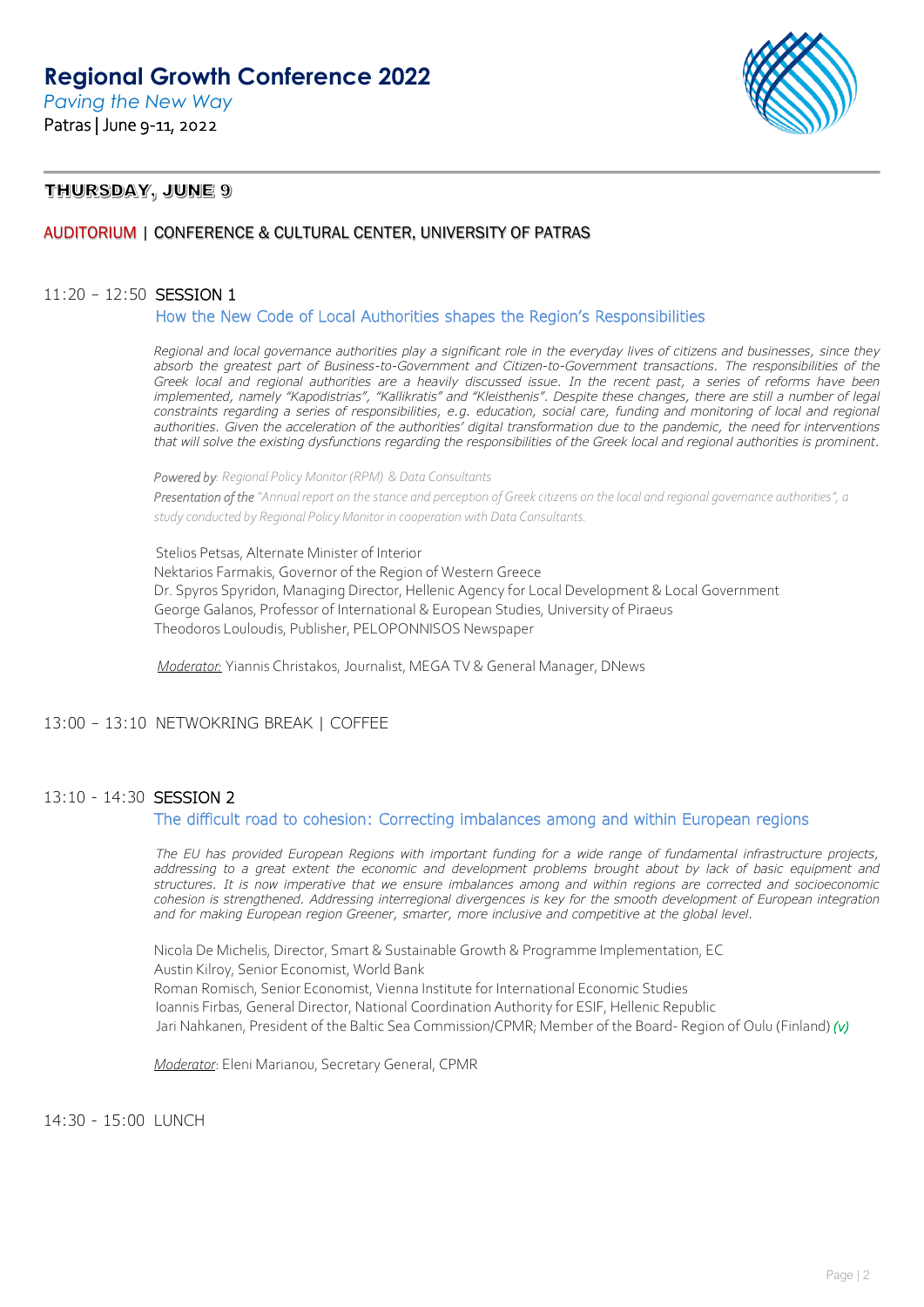*Paving the New Way* Patras | June 9-11, 2022



## THURSDAY, JUNE 9

### AUDITORIUM | CONFERENCE & CULTURAL CENTER, UNIVERSITY OF PATRAS

#### 15:00 - 16:15 SESSION 3

Digital Transformation in Local Government

*Local governments have the potential to be more agile, innovative as well as responsive to the needs of their citizens. The major challenge is to make it work for the best, achieving also the right balance among different levels of competence. The*  digital transformation of Greek municipalities has been in the epicenter of public discussion in the past decade, showing *signs of acceleration due to the Covid-19 pandemic. How do Greek municipalities rank when it comes to offering digital services? What kind of obstacles and opportunities do the local governments have in order to reach a satisfying level of digitization?* 

*Knowledge Partner: Regional Policy Monitor Presentation of "Smart Cities in Greece: digital services to citizens and enterprises", a study conducted by Regional Policy Monitor in cooperation with ELIAMEP* 

Michalis Angelopoulos, President of the Scientific Council of the Institute of Local Government (ITA) Theodoros Karounos, Director of Digital Governance, National Infrastructures for Research and Technology (GRNET) Sofia Loukadounou, Employee at Directorate for the coordination of gov.gr at Ministry of Digital Governance Dimitris Maravelias, Chair of the BoD, EETAA Vasilis Kasiolas, Scientific Director, Regional Policy Monitor, Data Consultants

*Moderator:* Yannis Charalabidis, Professor, Digital Governance, University of Aegean

### 16:15 - 16:45 SESSION 4 The Challenges of Employment and Social Cohesion in Regions

 *Knowledge Partner: Europe Direct Region of Western Greece* 

## OPENING DISCUSSION

Kostis Hatzidakis, Minister of Labor and Social Affairs

*Moderator:* Sotiris Beskos, Publisher OPINIONPOST (Dnews, News4health)

### 16:45 – 17.30 PANEL DISCUSSION

*The National Recovery & Sustainability Plan and the European Social Fund include a set of proposals aimed at ensuring equal employment opportunities for all. Combating labor market inequalities and equal opportunities for women and young parents are key objectives in promoting the labor market, strengthening digital education opportunities, modernizing vocational education and training and increasing access to effective and inclusive social policies.*

Maria Syrengela, Deputy Minister of Labor and Social Affairs *(v)* Barbara Kauffmann, Directorate-General for Employment, Social Affairs and Inclusion, European Commission Kalliopi Lykovardi, Deputy Ombudsman for Equal Treatment, the Greek Ombudsman *(v)* Dimitris Troulakis, Head ESF Actions Coordination & Monitoring Authority, Development and Investments

*Moderator: Sotiris Beskos, Publisher OPINIONPOST (Dnews, News4health)*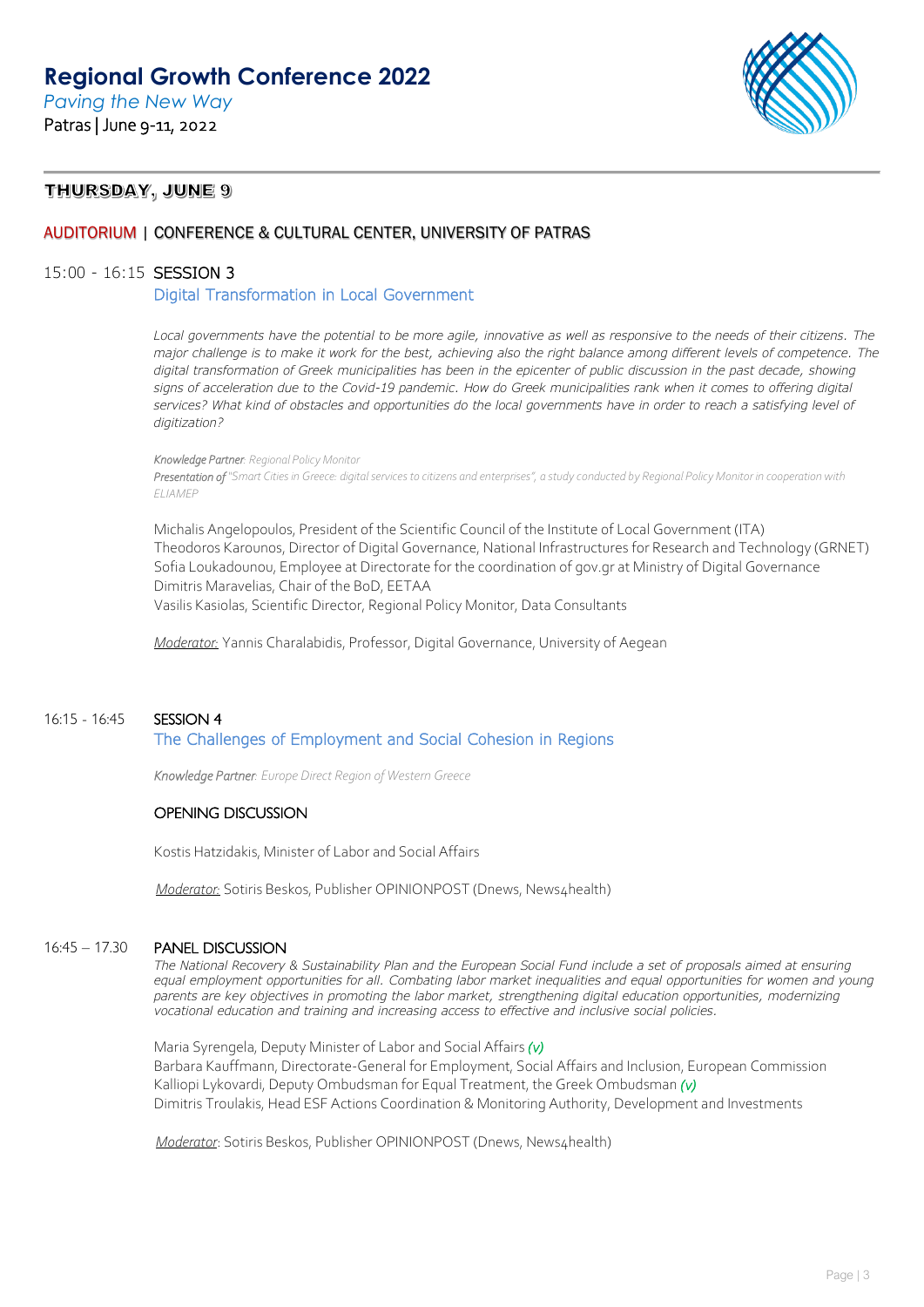

## THURSDAY, JUNE 9

## AUDITORIUM | CONFERENCE & CULTURAL CENTER, UNIVERSITY OF PATRAS

### 17:30 – 18:15 SESSION 5

#### European Cities supporting Ukraine

*The invasion of Russia to Ukraine has led to a series of disastrous effects, such as the destruction of critical infrastructure, a high number of fatalities, the disruption of the country's and EU's economy, as well as the displacement of more than 4 million Ukrainians. Should the EU authorities specify and take into consideration the effects of the war on the Ukrainian regions and cities, so that they can design a recovery plan for Ukraine? Should they also consider how some EU regions are affected by the war, especially those who receive the biggest influx of refugees? What will be the consequences of the sanctions imposed on Russia on the EU regional economies and how should EU tackle them?*

Melina Daskalakis, President at City of Athens Reception and Solidarity Centre (ΚYADA) *(v)*  Maria Clara Martin, Representative, UNHCR, Greece Christos Lazaridis, Communications Consultant, Greek Forum of Refugees

*Moderator*: Fanis Papathanasiou, Diplomatic correspondent, ERT

#### 18:15 - 18:45 NETWORKING BREAK | COFFEE

### 19:00 – 20:00 SESSION 6

## Beyond the present: Investing in Infrastructures for Change

*Targeted infrastructure investments are crucial for building economic and environmental sustainability for the next decades. Tomorrow's infrastructure investments should be designed on a forward-looking basis, not only addressing present needs, but also guaranteeing system-wide resilience to potential future crises. Furthermore, sustainable infrastructures are key to the success of the evolving aims of green transition and climate neutrality commitments. Which investments are necessary to make so that we achieve the green mobility policy goal? Can infrastructures turn climate neutral in the short term?*

George Karagiannis, Deputy Minister of Infrastructure at Ministry of Infrastructure and Transport Panayotis Papanikolas, Chairman & CEO, Olympia Odos *(v)*  Rodianos Antonakopoulos, CEO, Nea Odos & Kentriki Odos Dimitris Ath. Koutras, Vice-Chairman, Executive Member of the BoD of Intrakat Marios Tsakas, CEO, DEDA

*Moderator*: Nikos Karagiannis, Journalist, Ypodomes.gr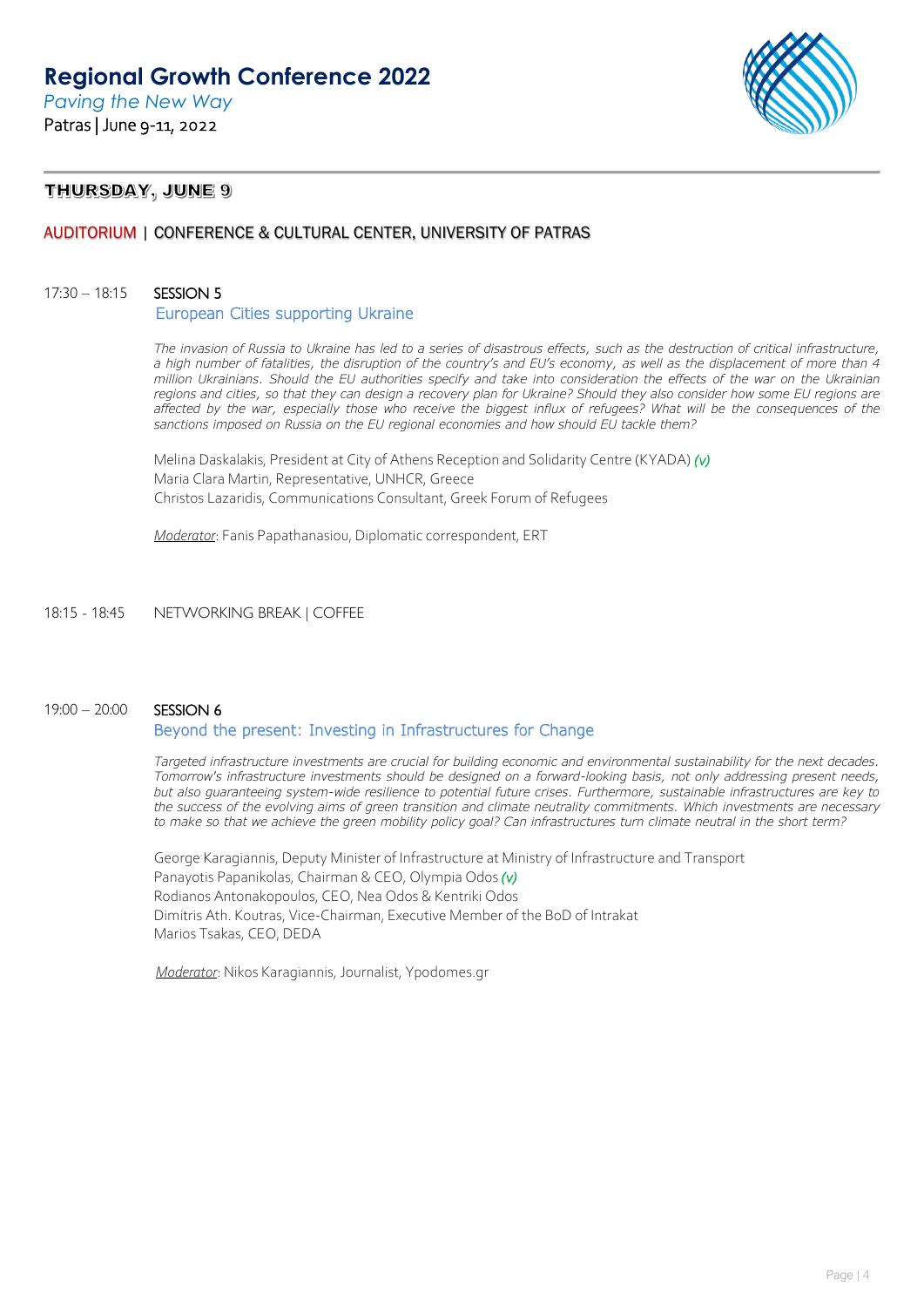*Paving the New Way* Patras | June 9-11, 2022



## THURSDAY, JUNE 9

## AUDITORIUM | CONFERENCE & CULTURAL CENTER, UNIVERSITY OF PATRAS

### 20:00 – 21:00 SESSION 7

Modern Challenges of Your Region

*Presentation: "The development status of the Regions of Greece", a short video by the Regional Policy Monitor (RPM) in cooperation with The Hellenic Foundation for European and Foreign Policy (ELIAMEP)*

*Presentation of the "Annual report on the stance and perception of Greek citizens on the local and regional governance authorities", a study conducted by Regional Policy Monitor in cooperation with Data Consultants.*

Nektarios Farmakis, Governor of the Region of Western Greece Konstantinos Agorastos, Governor of Thessaly Region Rodi Kratsa, Governor, Ionian Islands Region *(v)* Fanis Spanos, Governor of Central Greece Panayiotis Nikas, Governor of Peloponnese Alexandros Kachrimanis, Governor of Epirus *TBC*

*Moderator*: Theodoros Louloudis, Publisher, Peloponissos Newspaper

21:00 - 22:00 COCKTAIL RECEPTION Conference & Cultural Center, University of Patras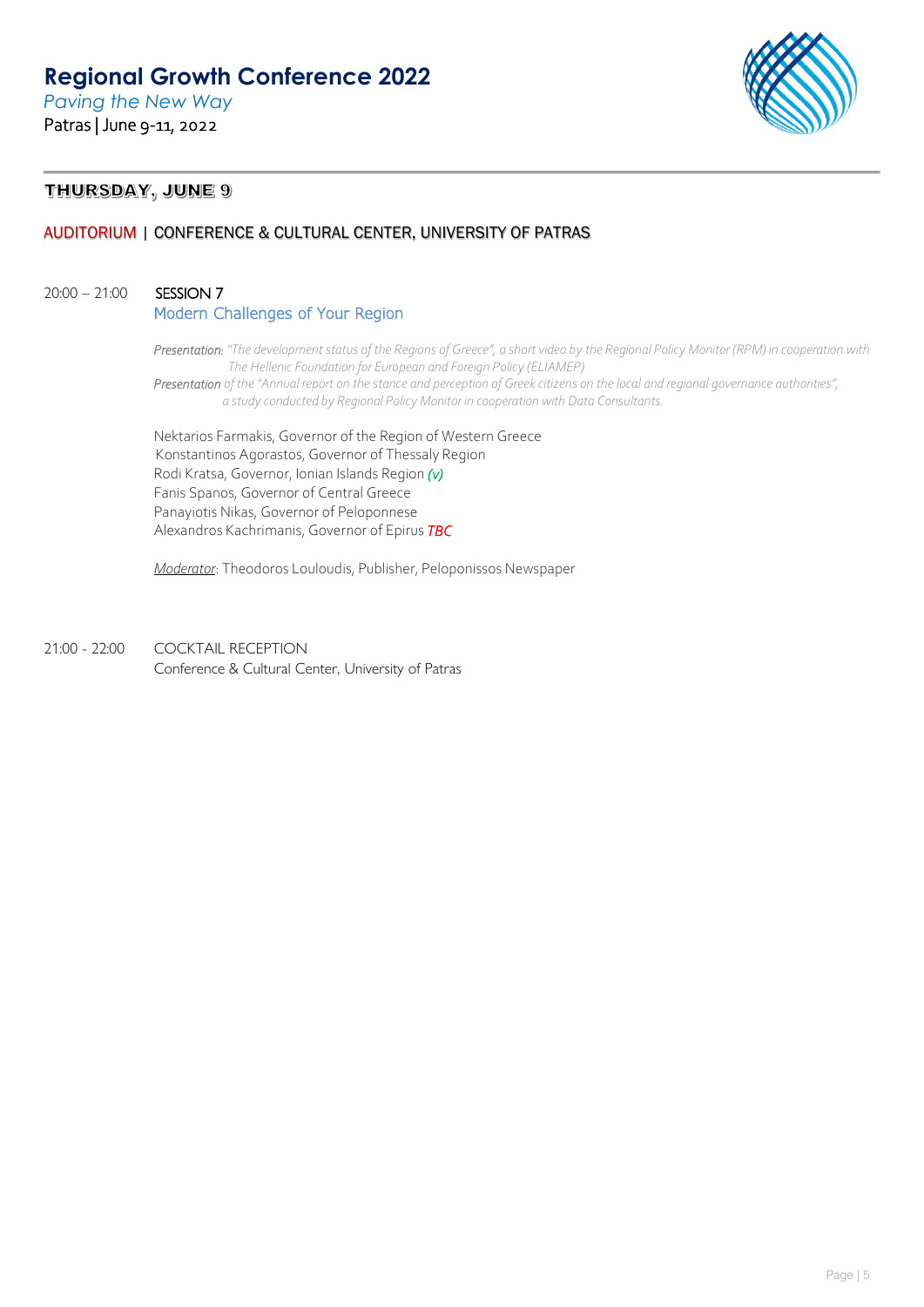*Paving the New Way* Patras | June 9-11, 2022



## THURSDAY, JUNE 9

### ACHAIA HALL | CONFERENCE & CULTURAL CENTER, UNIVERSITY OF PATRAS

09:00 – 09:45 CONFERENCE REGISTRATION

#### 10:15 – 11:05 SESSION 8

### The Road to Smart Cites: Reinventing Urban Areas

*Cities' shifting demographics along with the scale and speed of urban growth pose grand challenges to urban sustainability, the environment and our prosperity. Intelligent technologies and systems have a substantial unrealized potential to improve the urban quality of life, revolutionize our cities and transform urban environments towards more secure, efficient and green infrastructures, public services and utilities. How can we meet the opportunities arising from this transformation and secure our well-being in the post-pandemic world?*

 *Knowledge Partner: E-Trikala*

Dr. Angelos Amditis, Research & Development Director & BoD, ICCS, Chairman, ERTICO-ITS Europe Vagelis Gorilas, Ηead of Public Sector, Vodafone Greece Giorgio Prister, President of Major Cities of Europe

*Moderator*: Odysseas Raptis, CEO, E-Trikala SA

## 11:05 - 12:15 **SESSION 9**

### Intelligent Cities

*Modernizing the operation of local and regional authorities is a necessity. "Smart Cities" ensure digital benefits for citizens via investing on internet and technology infrastructure. However, the "next big step" is to achieve the combination of smart systems and big data processing, allowing a transition from smart to "intelligent cities". How can smart and*  intelligent city actors better work together in order to achieve the aforementioned transition? What are the constraints in *the case of Greek municipalities and the Greek enterprises offering smart city solutions?*

 *Workshop powered by: Data Consultants*

*Knowledge Partner: Konrad-Adenauer Stiftung*

 Dimitris Papastergiou, Mayor of Trikala *(v)* George Papanastasiou, Mayor of Agrinio George Kapetzonis, Mayor of Dorida

Stamatis Karmantzis, Mayor of Chios *(v)*

Michael Donaldson, Barcelona Commissioner for Digital Innovation, eAdministration and Good Government *(v)* Antonis Chaziris, Transportation Engineer – Senior Research Associate, Technical University of Athens

*Moderator:* Dimitris Aspros, CEO, Data Consultants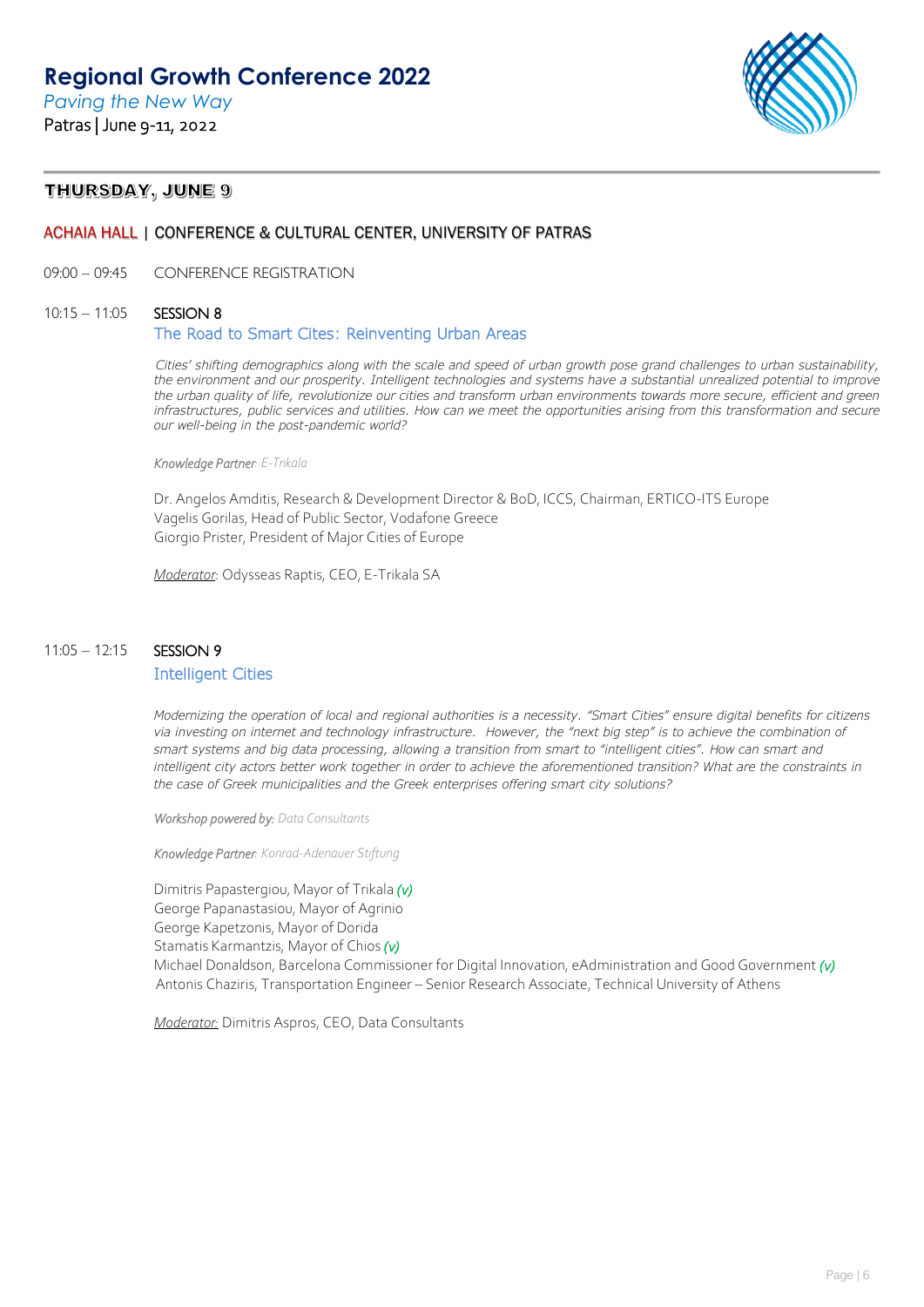*Paving the New Way* Patras | June 9-11, 2022



## THURSDAY, JUNE 9

## ACHAIA HALL | CONFERENCE & CULTURAL CENTER, UNIVERSITY OF PATRAS

### 12:15 – 13:45 SESSION 10

Engaging Citizens in the Discussion on the Future of the Region of Western Greece

*The deputy governors of the Region of Western Greece will address the challenges and concerns of the citizens based on a survey that has been conducted through social media surveys.* 

Charalampos Bonanos, Deputy Head of Regional Unit of Achaia, Region of Western Greece Lampros Dimitrogiannis, Vice Governor of Sustainable Development, Energy and Environment Andreas Filias, Deputy Head of Finance, Region of Western Greece Vasilis Giannopoulos, Deputy Governor Region of Western Greece Athanasios Mavromatis, Deputy Head of Infrastructure and Transport Dimitris Nikolakopoulos, Deputy Regional Head of Sports, Volunteering and Olympism, Region of Western Greece Panagiotis Papadopoulos, Deputy Governor Administration and e-Government, Western Greece Theodoros Vassilopoulos, Deputy Regional Head of Rural Development of Region of Western Greece

*Moderator:* Marina Rizogianni, Journalist, PELOPONNISOS Newspaper

## 13:45 – 14:30 SESSION 11 The Next Frontier: Tackling water scarcity

*Water scarcity, insufficient freshwater resources to meet the human and environmental demands is one of the major threats*  to inclusive global development. According to the World Economic Forum, the water crisis is the #5 global risk in terms of *societal impact. Challenges such as population growth, ever-increasing pollution and weather disruptions caused by climate change, deteriorate the current condition, hence requiring governments to take immediate and proactive action to efficiently tackle the phenomenon.*

Dionysia-Theodora Avgerinopoulou, Member of the Hellenic Parliament *(v)* Yorgos Stephanedes, Professor, University of Patras, Dr. Spyros Mamalis, President, Geotechnical Chamber of Greece *(v)*

*Moderator:* Sotiris Papandreou, Journalist, PELOPONISSOS Newspaper

14:30 - 15:00 LUNCH

15:00 – 15:15 A DIALOGUE WITH

Dimitris Mantzios, Spokesperson, PASOK

*Moderator*: Dimitris Triantafyllopoulos, Editor-in-Chief, PELOPONNISOS Newspaper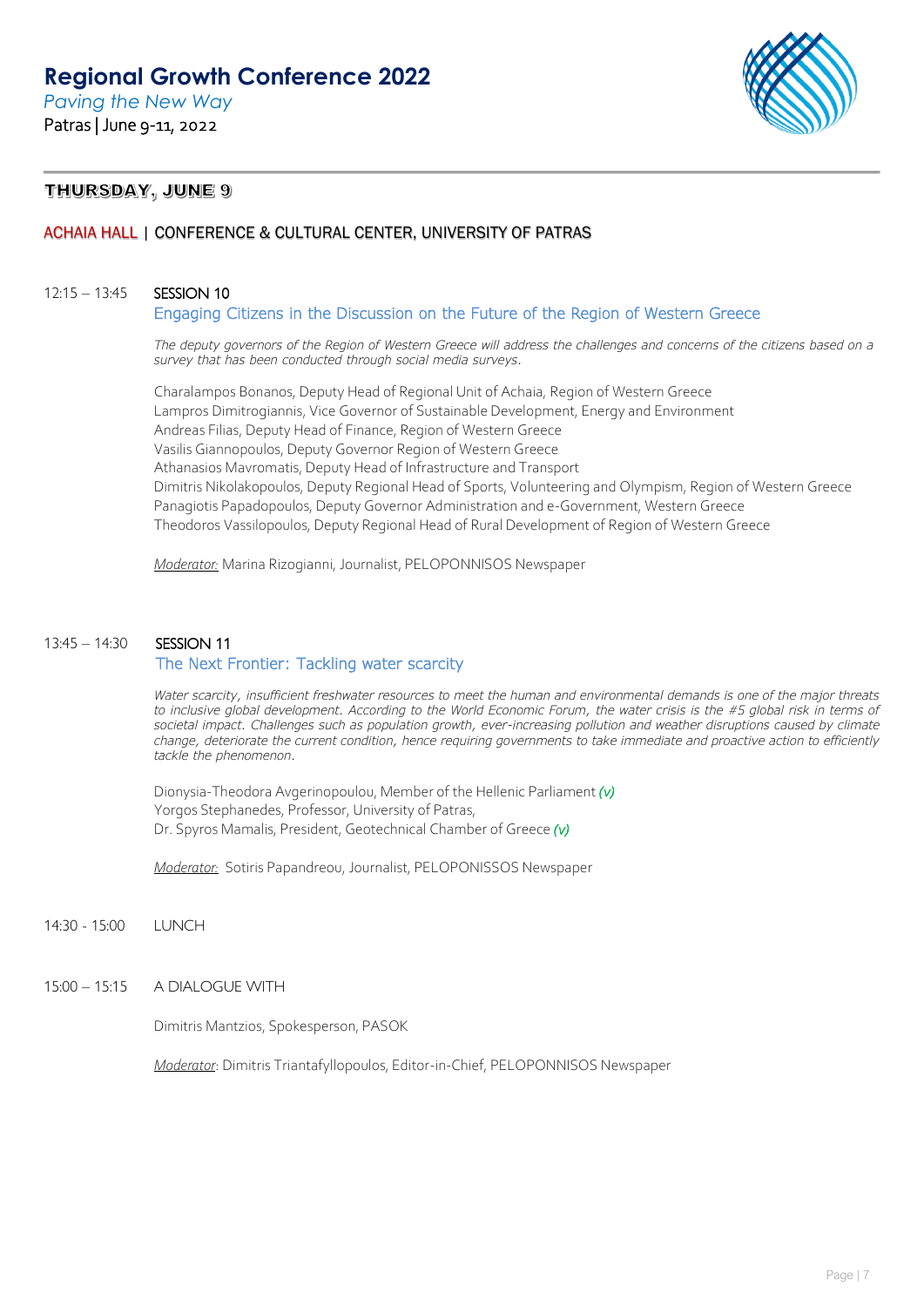

## THURSDAY, JUNE 9

## ACHAIA HALL | CONFERENCE & CULTURAL CENTER, UNIVERSITY OF PATRAS

### 15:15 – 16:25 SESSION 12

Solid Waste Management Challenges in a Circular Economy Future

Contrary to the "business as usual" model, the model of the circular economy proposes a different method of production. *According to this, most of the waste remains in the productive procedure as raw material for other end products or services. Through the circular economy model and the new legislative provisions and the sustainability strategies promoted both nationally and across Europe, states are required to reduce the generated waste and to develop more eco-friendly management and use methods.*

Manolis Grafakos, General Secretary for Waste Management Coordination Grigoris Alexopoulos, President, Regional Association of Solid Management Agencies of Achaia (FODSA) George Kapetzonis, Mayor, Dorida; President, Reg. Association of Solid Management Agencies of Greece (FODSA) Michalis Geranis, President, Solid Waste Management Association, Region of Central Macedonia Charalabos Charalabidis, Business Development Manager, Representative GEK TERNA

*Moderator*: Elias Palialexis, Journalist, Athens New Agency

## 16:25: - 17:10 SESSION 13 Recovery Fund

*Knowledge Partner: Europe Direct Region of Western Greece* 

Thanasis Kontogeorgis, Secretary General, Coordination-Presidency of the Government, Hellenic Republic Chris Allen, Greek Desk, European Commission *(v)*  Nikos Mantzoufas, Governor, Greek Recovery & Resilience Agency, Ministry of Finance Hellenic Republic Takis Korkolis, Development Director, "ENA" Institute for Alternative Policies

*Moderator*: Dimitris Pefanis, Journalist, CNN Greece

### 17:10 - 17:50 SESSION 14 PART I

### Partnership Agreement for Regional Development – The Way Forward

 *Knowledge Partner: Centre of Planning and Economic Research KEPE* 

Dimitris Skalkos, Secretary General, Public Investments & NSRF, Ministry of Development & Investments Eleni Gioti, Secretary General for Employment Development, Ministry of Employment Leonidas Christopoulos, Secretary General for Digital Governance and Simplification of Procedures Ioannis Xifaras, General Secretary of Transport, Ministry of Infrastructure and Transport  $(v)$ 

*Moderator:* Dimitris Pefanis, Journalist, CNN Greece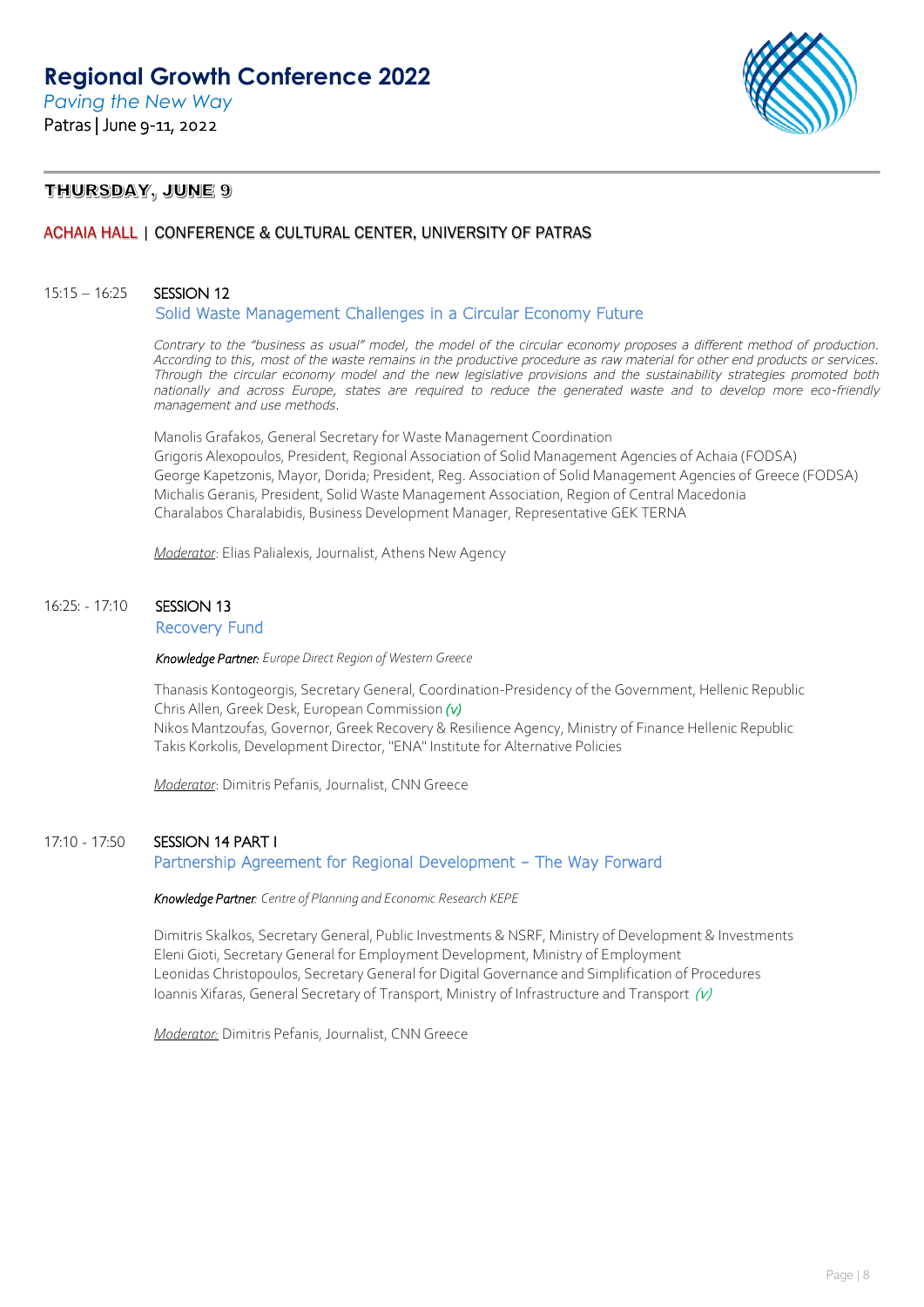*Paving the New Way* Patras | June 9-11, 2022



## THURSDAY, JUNE 9

## ACHAIA HALL | CONFERENCE & CULTURAL CENTER, UNIVERSITY OF PATRAS

## 17:50 - 18:30 SESSION 14 PART II

Partnership Agreement for Regional Development – Challenges and Opportunities

 *Knowledge Partner: Centre of Planning and Economic Research KEPE* 

Manolis Grafakos, General Secretary for Waste Management Coordination Evgenia Fotoniata, Co-ordinator, Economy & Society, ENA Institute *(v)* Panagiotis Liargovas, Jean Monnet Professor at the University of the Peloponnese Stavros Asthenidis, CEO, Information Society SA

*Moderator:* Dimitris Pefanis, Journalist, CNN Greece

18:30 – 18:50 NETWORKING BREAK | COFFEE

### 18:50 - 19:00 A DIALOGUE WITH

Harry Theoharis, Parliamentary Spokesman, MP.

*Moderator:* Konstantinos Magnis, Editor in Chief. PELOPONNISOS Newspaper

### 19:00 - 19:20 BLUE TALK

Sam Collins, Project Manager, Oceano Azul Foundation *(v)*

*Moderator:* George Papatheodorou, Dean, School of Natural Sciences, University of Patras. Professor of "Environmental & Geological Oceanography" , Geology Department

## 19:20 - 20:20 SESSION 15

## Marine Environment Protection & Citizen Science

*The workshop intends to cover the topic of marine environment protection and present the "citizen science" concept, defined as the collection and analysis of data relating to the natural world by members of the general public, typically as part of a collaborative project with professional scientists. It is thus interconnected with the environmental citizenship or activism initiatives in favor of the marine environment protection. Volunteers and associations from the area of the gulfs of Corinth and Patras surrounding the Rio-Antirrio Bridge had been pioneering in the past in such projects supported by scientists and companies related to the marine element around Western Greece. This year's Regional Growth Conference is expected to announce the restart of "blue citizenship" in this special region.*

Panayotis Dimopoulos, Professor, Vice Rector for Research & Development, Department of Biology, University of Patras

Yannis Freris, Director of Corporate Communication & Sustainable Development of GEFYRA S.A

Panagiotis Georgakopoulos, Civil Engineer, M.Sc., Physicist, Mathematician, M.Sc.,

Member of Scientific Committee of SAVE COAST

Anastaisa Miliou, Scientific Director, Archipelagos

Georgios Kanellis, Representative of the Union for the protection of natural & cultural environment of Corinthian & Patraian Gulfs

*Moderators*: George Papatheodorou, Dean, School of Natural Sciences, University of Patras. Professor of "Environmental & Geological Oceanography" , Geology Department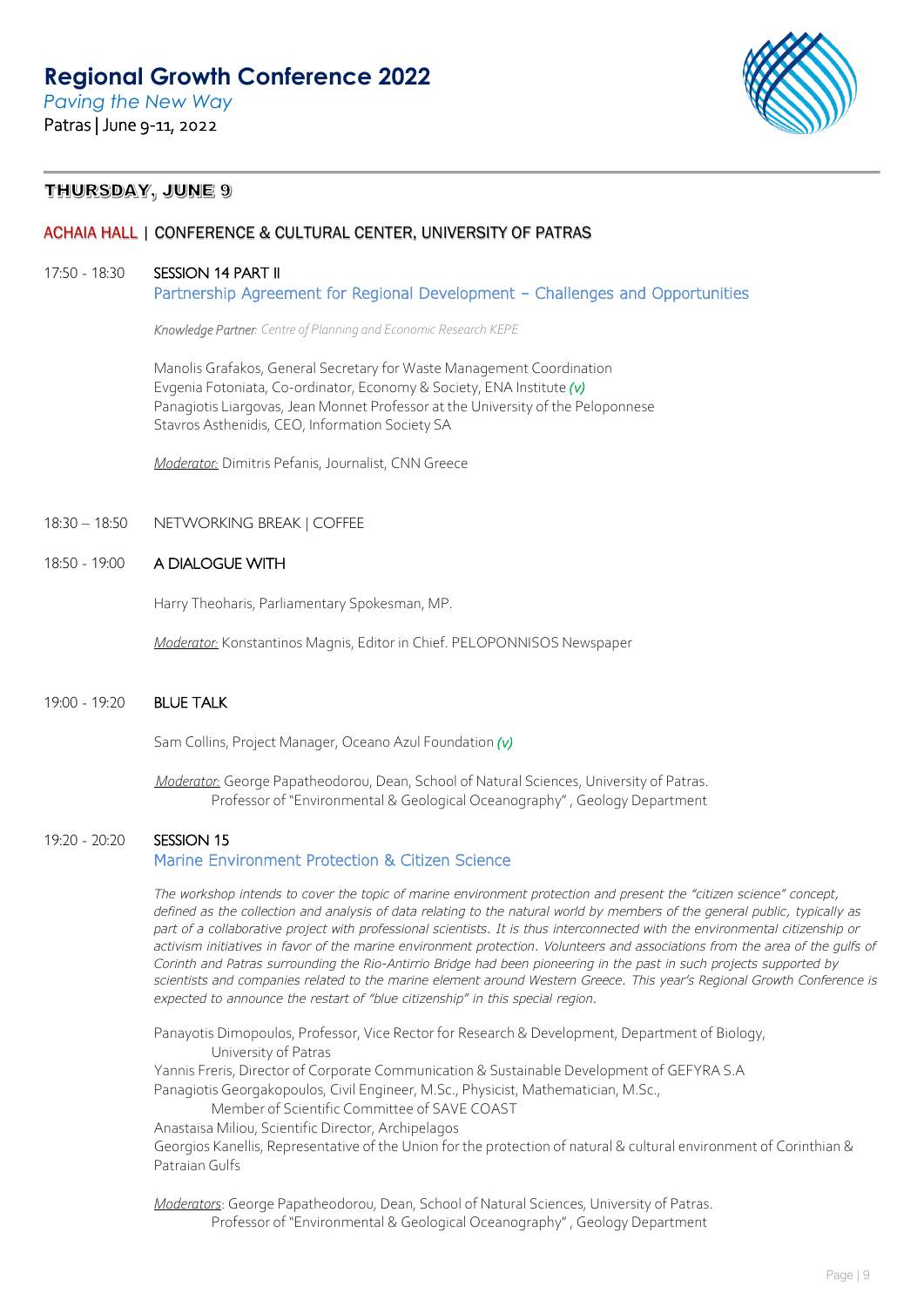*Paving the New Way* Patras | June 9-11, 2022



## THURSDAY, JUNE 9

## WORKSHOP HALL | CONFERENCE & CULTURAL CENTER, UNIVERSITY OF PATRAS



Μηχανισμός Στήριξης Επιχειρηματικότητας Περιφέρειας Δυτικής Ελλάδας

## 1st Conference on Entrepreneurship Development

## Entrepreneurship Support Mechanism (ESM) in the Region of Western Greece

| Agenda          |                                                                                                                                                                                                                                                               |
|-----------------|---------------------------------------------------------------------------------------------------------------------------------------------------------------------------------------------------------------------------------------------------------------|
| 13.00 - 13.15   | OPENING SPEECH, Nektarios Farmakis, Governor of Western Greece                                                                                                                                                                                                |
| 13.15 - 13.30   | ENTREPRENEURSHIP AND REGIONAL OPERATIONAL PROGRAMME OF WESTERN GREECE, Alkistis                                                                                                                                                                               |
|                 | Stathopoulou, Head of ROP Western Greece                                                                                                                                                                                                                      |
| 13.30 - 13.45   | BUSINESS SUPPORT THROUGH ESM, Anastasia Zacharaki, Deputy Project Manager of ESM                                                                                                                                                                              |
| $13.45 - 14.05$ | ENTREPRENEURSHIP IN WESTERN GREECE, Antonis Klapsis, Assistant Professor, University of Peloponnese                                                                                                                                                           |
| $14.05 - 14.25$ | Discussion                                                                                                                                                                                                                                                    |
| $14.25 - 15.15$ | Lunch-break                                                                                                                                                                                                                                                   |
| $15.15 - 15.35$ | PERFORMANCES OF GREEK REGIONS IN RESEARCH AND DEVELOPMENT ACTIVITIES, THE CASE OF THE<br>REGION OF WESTERN GREECE, CONCLUSIONS AND RECOMMENDATIONS, Argyris Peroulakis, President<br>of the Board of the National Documentation and Electronic Content Center |
| $15:35 - 15:55$ | DATA DRIVEN DECISION-MAKING: FIRST RESEARCH INSIGHTS FROM YOUNG GREEK HIGH GROWTH<br>FIRMS, Victoria Daskalou, University of Patras                                                                                                                           |
| $15.55 - 16.15$ | ACTIONS TO SUPPORT ENTREPRENEURSHIP & NEW DEVELOPMENT LAW, Natassa Pyrgaki, Head of<br>Development Planning Department of Western Greece                                                                                                                      |
| $16.15 - 16.30$ | HOLISTIC NETWORKING FOR CREATIVE SMES THROUGH COLLABORATIVE SPACES OF CREATIVE<br>BUSINESSES, Panagiotis Lymbereas, Project Manager CREATIVE@ HUBS                                                                                                            |
| $16.30 - 16.50$ | DIGITAL ACTIONS FOR THE PROMOTION OF THE INNOVATION ECOSYSTEM AND THE SUPPORT OF<br>ENTREPRENEURSHIP IN WESTERN GREECE, Dimitrios Michalopoulos, Head of Quality, and e-Governance<br>Department of "Regional Development Fund / Region of Western Greece"    |
| $16.50 - 17.10$ | OPEN INNOVATION PLATFORMS AS TOOLS FOR REGIONAL POLICY: THE CASE OF THE REGION OF<br>WESTERN GREECE, Spyros Politis, Business Consultant                                                                                                                      |
| $17.10 - 17.45$ | Panel discussion - Companies supported by ESM                                                                                                                                                                                                                 |
| 17.45 - 18.15   | Discussion                                                                                                                                                                                                                                                    |
| 18.15 - 18.30   | CLOSING OF THE CONFERENCE, Maria Andrielou, Moderator                                                                                                                                                                                                         |
| 18.30 - 19.00   | Coffee-break                                                                                                                                                                                                                                                  |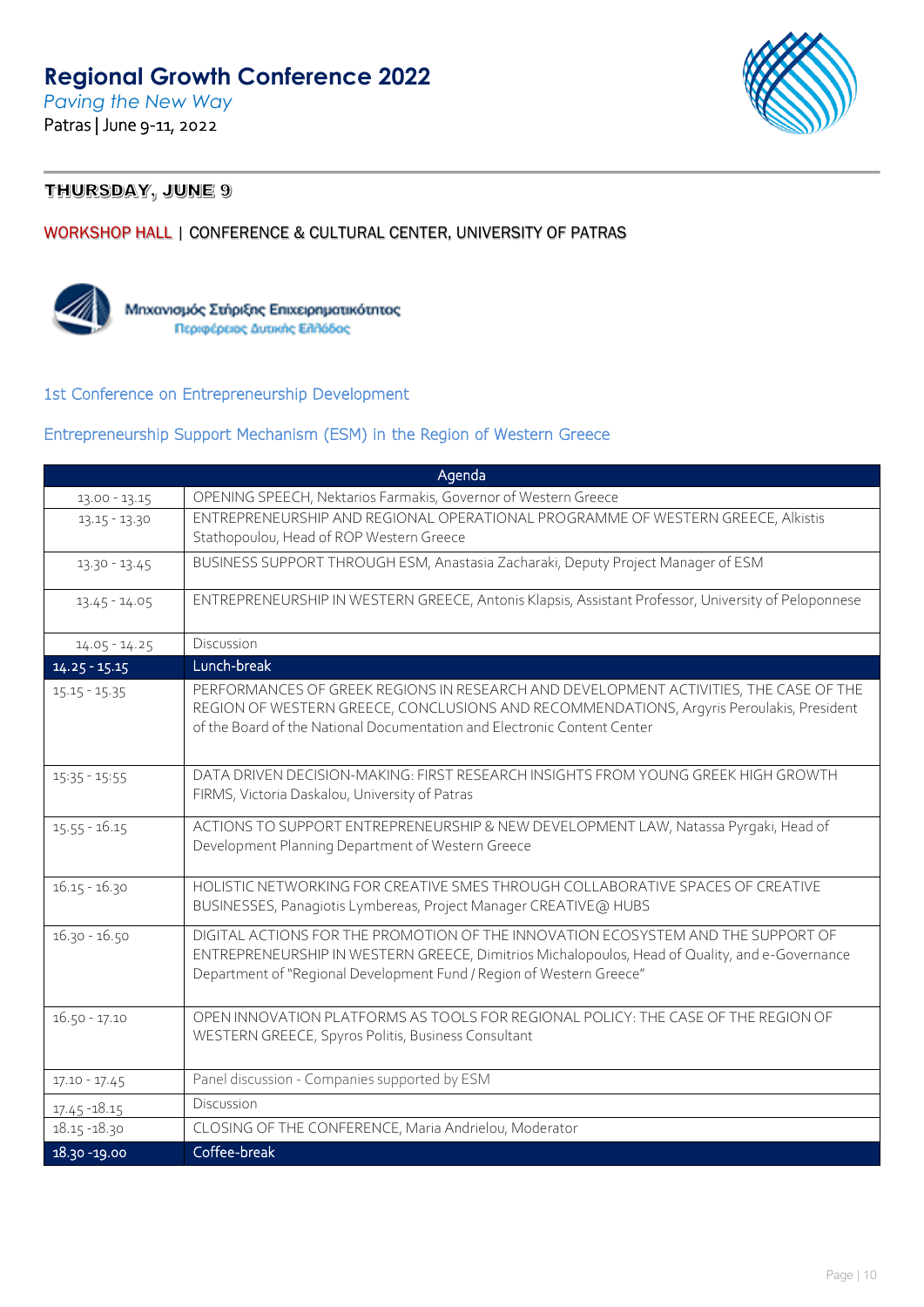*Paving the New Way* Patras | June 9-11, 2022



## THURSDAY, JUNE 9

## ROUNDTABLE ROOM | CONFERENCE & CULTURAL CENTER, UNIVERSITY OF PATRAS

## 16:00 – 18:30 ROUNDTABLE DISCUSSION

Western Greece 2030

Chistina Alexopoulou, Member of Parliament Achaia Iasonas Fotilas, Member of Parliament Achaia Dionisios Kalamatianos, Member of Parliament Ileia Konstantinos Karagkounis, Member of Parliament Aitoloakarnania Nikos Karathanasopoulos, Member of Parliament Achaia Dimitrios Konstantopoulos, Member of Parliament Aitoloakarnania Athanasios Moraitis, Member of Parliament Aitoloakarnania Andreas Nikolakopoulos, Member of Parliament Ileia Mario Salmas, Member of Parliament Aitoloakarnania Aggelos Tsigkris, Member of Parliament Achaia Giorgos Varemenos, Member of Parliament Aitoloakarnania

*Moderators:* Konstantinos Flamis, Journalist, PELOPONNISOS Newspaper & Giorgos Anastasopoulos, Journalist, PELOPONNISOS Newspaper

*Presentation: "The development status of the Regions of Greece", a short video by the Regional Policy Monitor (RPM) in cooperation with The Hellenic Foundation for European and Foreign Policy (ELIAMEP)*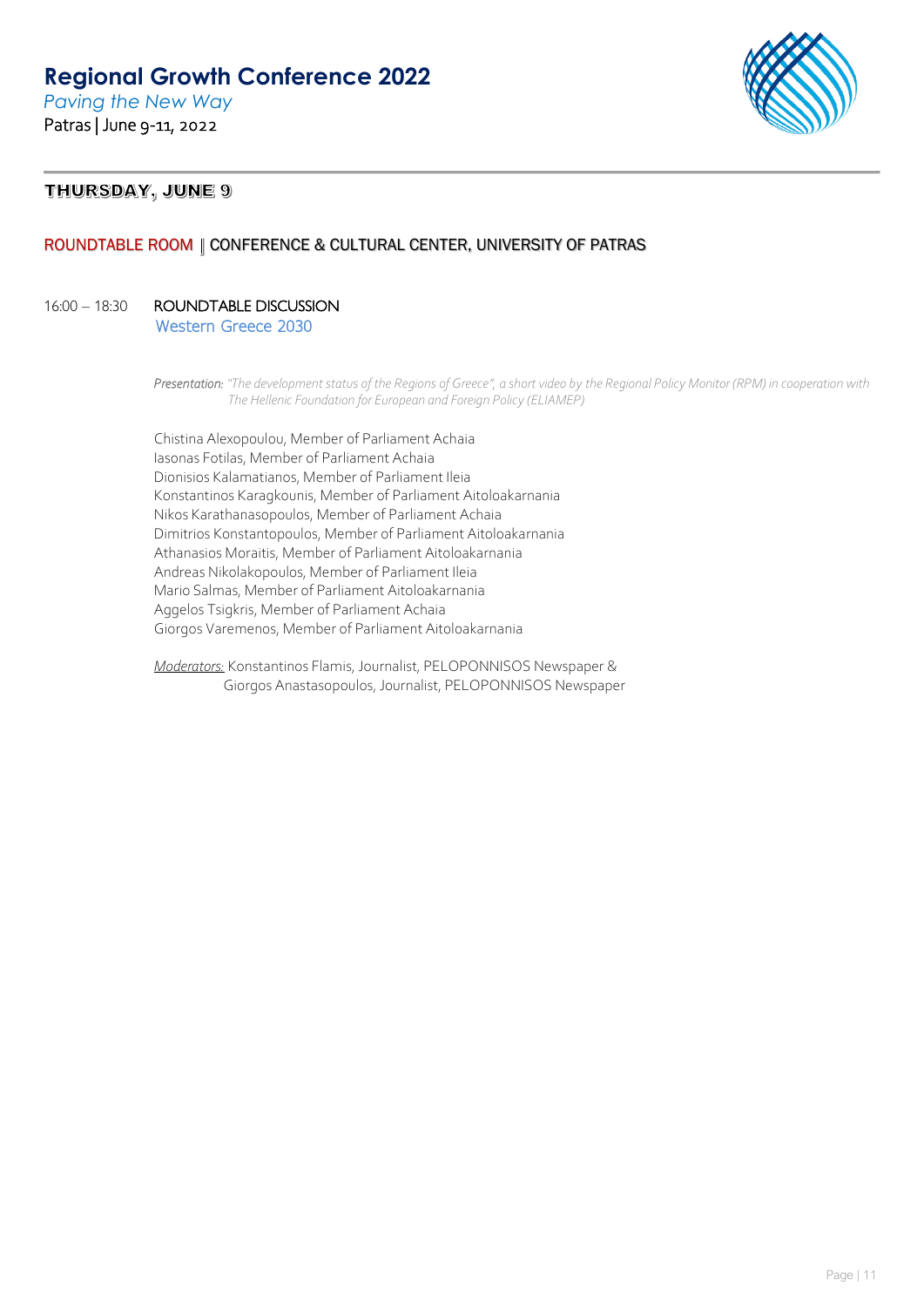*Paving the New Way* Patras | June 9-11, 2022



## FRIDAY, JUNE 10

## AUDITORIUM | CONFERENCE & CULTURAL CENTER, UNIVERSITY OF PATRAS

08:30 – 09:00 CONFERENCE REGISTRATION

#### 09:00 - 09:50 SESSION 16

### How sustainable Blue Economy contributes to EU Climate Neutrality:

*Focus on Lessons Learned by Maritime and Coastal Regions Maritime (and coastal) regions are at the forefront of the growing and worsening impacts of climate change. However, they are also major players/actors and enablers for a climate neutral and prosperous Europe/future. In this respect, sustainable blue economy is key to deliver the European Green Deal*  reach EU climate objectives. The session will revolve around the role of the blue economy and the measures implemented *by regional authorities to deliver the ecological and climate transition. It will encompass different areas, such as offshore renewable energy, maritime transport, skills, and coastal resilience showing the importance of an integrated approach.*

*In Cooperation: CPMR Balkan & Black Sea Commission* 

Christos Economou, Acting Director Maritime Policy and Blue Economy, DG MARE, EC Luca Chiodini, General Directorate, Agriculture, Hunting & Fishing, Emilia-Romagna Region, Italy Christina Deligianni, Public Policy Officer, EPLO Institute for Sustainable Development *(v)* Yolanda Piedra, Maritime Cluster of Balearic Islands, Kingdom of Spain Representative Government of Autonomous Republic of Adjara (v) (TBC)

Moderator: Stavros Kalognomos, Executive Secretary, CPMR Balkan & Black Sea Commission

## 09:50 - 11:00 SESSION 17 The Green & Digital Transition for Shipping and Ports: A challenge and an opportunity for Greece

*Shipping is a key pillar of the modern national and global economy. Internationally, shipping represents 80% of world trade,*  while Greek shipping is the first in total fleet capacity worldwide. In the effort to achieve zero carbon dioxide emissions, the *reduction of the environmental footprint of shipping is prominent since, according to experts, the contribution of shipping to global carbon dioxide emissions is currently 2.9% and is increasing. The solution that appears is the production It appears that the solution is the production and use of new fuels with zero or minimal carbon footprint and this great opportunity stems from the fact that these new fuels can be produced in Greece, using energy from RES produced in our country, through the application of know-how that exists in Greek research and academic institutions.* 

 *Knowledge Partner: UN SDSN & Climate KIC Greece* 

Maria Christantoni, Sustainability Office, Hellenic Republic Asset Development Fund *(v)* Alexandros G. Charalambides, Cyprus University of Technology Sofoklis Makrides, Professor, University of Patras Leonidas Ntziachristos, Professor in Mechanical Engineering, Aristotle University Thessaloniki Professor Yannis Ioannidis, ATHENA RC, co-chair GCH*(v)*

Moderator: Phoebe Koundouri, Professor, Athens University of Economics & Business | President EAERE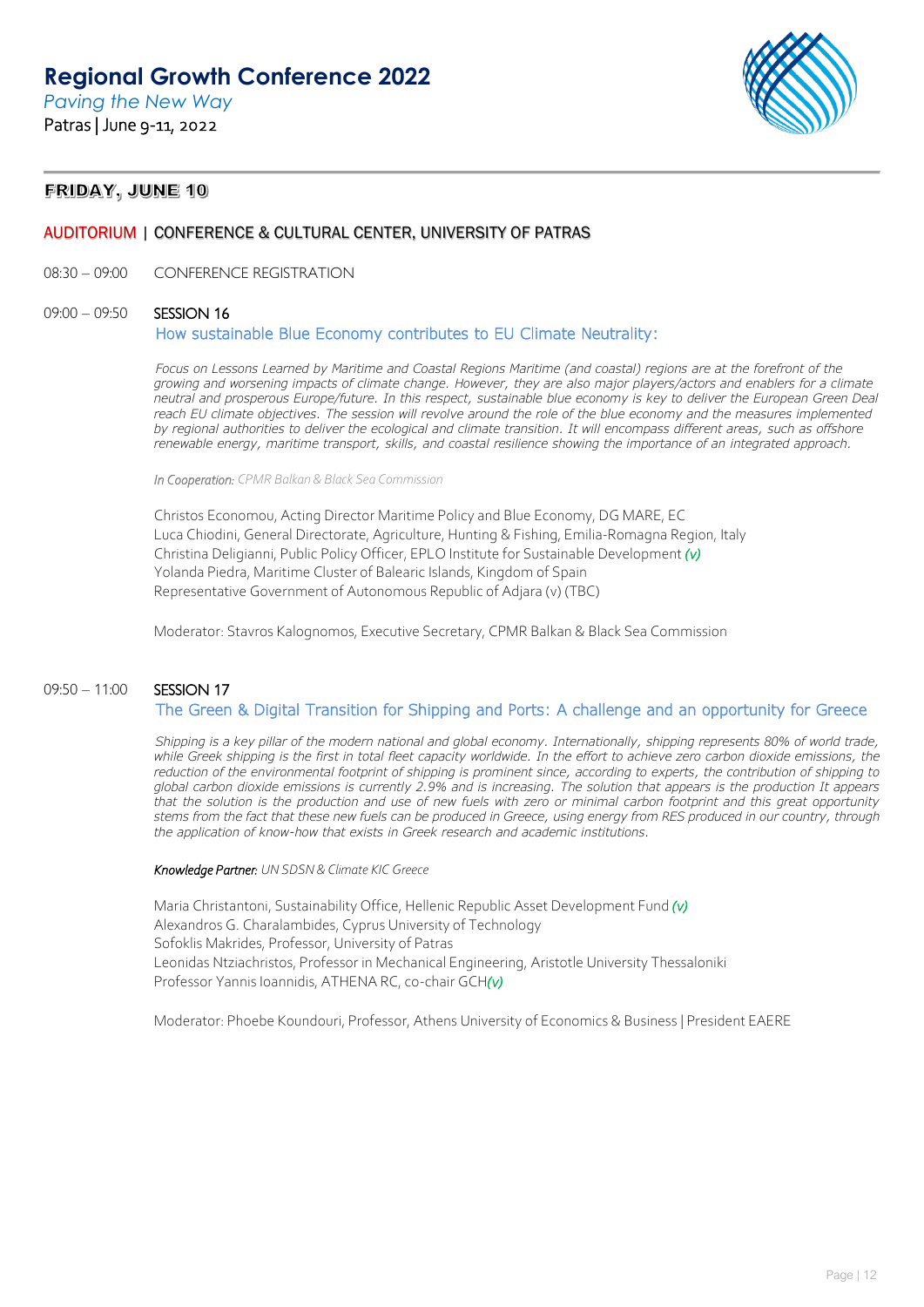

## FRIDAY, JUNE 10

## AUDITORIUM | CONFERENCE & CULTURAL CENTER, UNIVERSITY OF PATRAS

### 11:00 - 11:40 **SESSION 18**

Regional Media in Greece: Conversion from Media Businesses to Businesses Creating Informational Content

*A Presentation: on the Present and Future of Regional Media.* 

Dr. Dimitris Galamatis, Secretary General for Communication and Information Theodoros Louloudis, Publisher, PELOPONNISOS Newspaper

## 11:40 - 11:55 A SPEECH BY

### Turning Greece into an Investment Powerhouse

Adonis Georgiadis, Minister of Development & Investments *(v)*

11:55 - 12:20 NETWORKING BREAK | COFFEE

## 12:20 - 12:50 A SPEECH ON

### Unlocking Greece's untapped energy potential

Kostas Skrekas, Minister of Environment and Energy, Hellenic Republic *(v)*

## 12:50 – 13:10 A DIALOGUE WITH

Spilios Livanos, Head of the Delegation, NATO Parliamentary Assembly

*Moderator*: Dimitris Triantafyllopoulos, Editor-in-Chief, PELOPONNISOS Newspaper

### 13:10 – 14:10 SESSION 19

### Hydrocarbons and Green Transition. Resolving the Paradox

*Amidst a global energy transition, oil and gas industry faces tough opposition from the public as well as decision-makers trying to meet decarbonization goals and net-zero commitments. However, despite shifts and obstacles, oil and gas are still an important part of the energy landscape, with its demand remaining increased. Can renewables serve the projected growth in global energy demand in the next few years to come?*

Aristofanis Stefatos. CEO, Hellenic Hydrocarbon Resources Management Dr. Avraam Zelilidis, Professor, University of Patras Helene Chraye, Head of unit RTD C1 (Clean Energy Transition), European Commission *(v)* Ioannis Chomatas, Asset Development Division Director, DESFA

*Moderator:* Elias Palialexis, Journalist, Athens News Agency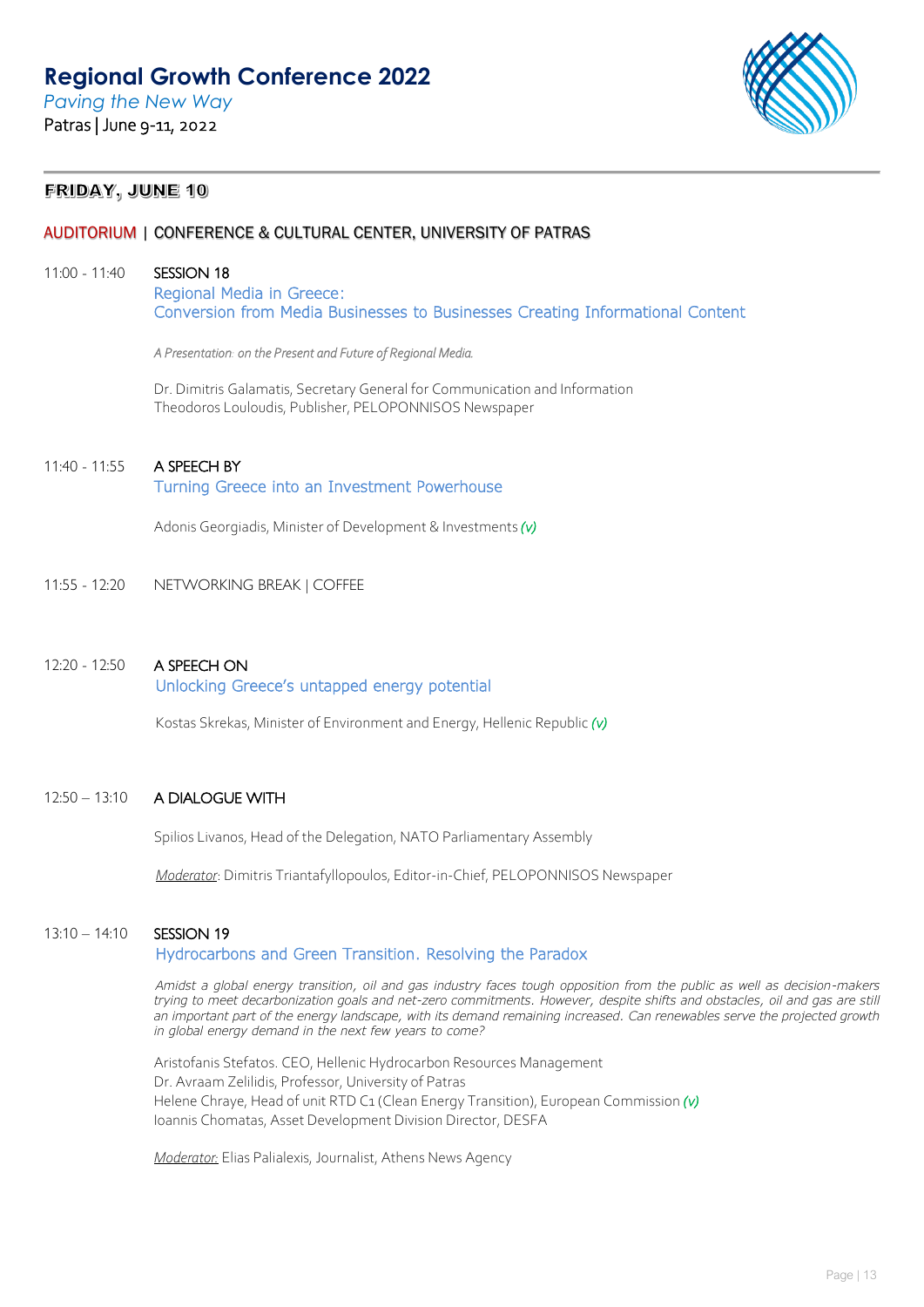

## FRIDAY, JUNE 10

## AUDITORIUM | CONFERENCE & CULTURAL CENTER, UNIVERSITY OF PATRAS

### 14:10 – 15:10 SESSION 20

The role of Renewable Energy Sources in Boosting regional development. How can electricity interconnections further develop and what are the benefits?

*Renewable energy is being considered a new, promising source of growth and jobs as well as the primary means of making decarbonization of the energy system possible. Governments are shifting their priorities to investing in renewable energy*  and green interconnection projects, hoping that this will help mitigate climate change, stimulate economic growth, create *jobs and achieve energy security. Will renewable energy meet expectations?*

Alexandra Sdoukou, General Secretary for Energy and Minerals Resources Yannis Yiarentis, Chairman BoD & CEO, DAPPEP Dr. Sotiris Kapellos, Chief Operating Officer (ELPE Renewables), Hellenic Petroleum Group of Companies John Karydas, CEO, Renewable Energy Sources, Copelouzos Group Manolis Perrakis, Procurement & Development, TERNA Energy SA

*Moderator:* Nikos Filippidis, Anchorman, MEGA TV

### 15:10 - 15:30 A DIALOGUE WITH

### Economic Diplomacy: Accelerator of Enterpreneurship

Yannis Smyrlis, Secretary General for International Economic Affairs & Chairman of Enterprise Greece

*Moderator:* Maria Nikoltsiou, Anchorwoman, Alpha TV

15:30 – 16:00 LUNCH

## 16:00 - 16:20 A DIALOGUE ON

## Financial Tools for Strengthening SMEs and Startup Businesses

Ioannis Tsakiris, Deputy Minister, Public Investments & Structural Fundς, Ministry of Development & Investments

*Moderator:* Christos Konstas, Financial Edito[r www.newmoney.gr;](http://www.newmoney.gr/) Editor in Chief Banks.com.gr

## 16:30 - 17:00 A DIALOGUE WITH

Costas Zachariadis, Commander of Internal Affairs, SYRIZA

*Moderator:* Maria Nikoltsiou, Anchorwoman, Alpha TV

### 17:00 - 17:30 A DIALOGUE WITH

Alexis Charitsis, MP SYRIZA Party, fmr. Minister of Interior

*Moderator*: Maria Nikoltsiou, Anchorwoman, Alpha TV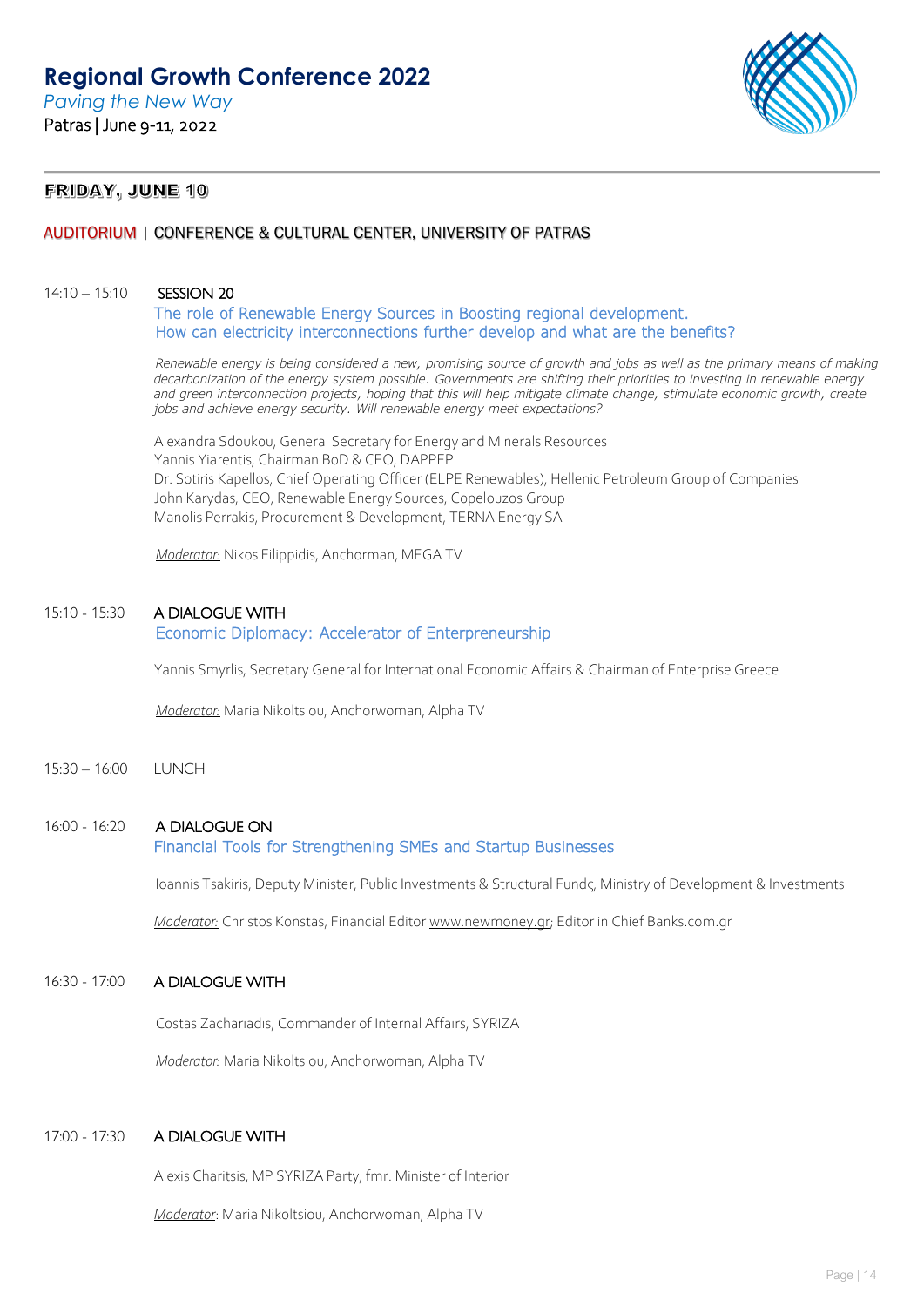*Paving the New Way* Patras | June 9-11, 2022



## FRIDAY, JUNE 10

## AUDITORIUM | CONFERENCE & CULTURAL CENTER, UNIVERSITY OF PATRAS

### 17:30 - 18:20 SESSION 21

The Role of International Trade for Greece's Investments

*Knowledge Partner: Centre of Planning and Economic Research KEPE* 

Joanna Szychowska, Director, DG TRADE, Services & Digital Trade, Investment & Intellectual Property, EC *(v)* Panagiotis Liargovas, Jean Monnet Professor at the University of the Peloponnese Nicholas Samaras, President, Hellenic -Swiss Chamber of Commerce Damjan Manchevski, Member, Management Board, MASIT ICT Chamber of Commerce; Director of Strategic Accounts & GM Balkans, MAK SYSTEM

*Moderator:* Christos Konstas, Financial Edito[r www.newmoney.gr;](http://www.newmoney.gr/) Editor in Chief Banks.com.gr

### 18:20 - 18:40 A DIALOGUE WITH

Pavlos Marinakis, Secretary of Nea Dimokratia

*Moderator:* Christos Konstas, Financial Edito[r www.newmoney.gr;](http://www.newmoney.gr/) Editor in Chief Banks.com.gr

## 18:40 - 19:30 SESSION 22

## Tackling Inequalities in times of the energy crisis and green & digital transition

*Knowledge Partner: ENA Institute* 

Yannis Psycharis, Professor of Regional Economic Analysis, Panteion University of Social and Political Sciences Olivier Vardakoulias, Economist, Finance and Subsidies Coordinator, Climate Action Network (CAN) Europe *(v)* Manolis Terrovitis, Principal Researcher, Information Systems Management Institute, Research Center Athena *(v)*

*Moderator:* Panagiotis Skevofylax, Managing Director, ENA Institute

### 19:30 - 20:20 SESSION 23

### Foresight of Greek Cities and Regions: A long-term view

*Adaptability and resilience are traits indispensable to any government, organization or firm willing to thrive in the postpandemic world, which is growing more heterogenous, unstable and volatile. Cities and regions cannot escape this reality. The pandemic unveiled our limitations in planning ahead. Cities should now explore potential long-term futures and develop*  proactive policies to diminish their vulnerability to unforeseen large-scale shocks. In an increasingly complex and *unpredictable environment, cities have to develop new tools in order to shape resilient local economies and mechanisms and reposition themselves for future roles at the national and international level.* 

Yannis Mastrogeorgiou, Special Secretary for Foresight, Presidency of the Government Epaminondas Christofilopoulos, Head, UNESCO Chair on Futures Research, FORTH Dimitris Dimitriadis, Futurist & Member, Special Secretary, Strategic Foresight, Presidency, Greek Government *(v)* Yannis Psycharis, Professor of Regional Economic Analysis, Panteion University of Social and Political Sciences Tuomo Kuosa, Content Director, Ph.D, Associate Professor, Futures Platform Oy

*Moderator:* Sotiris Beskos, Publisher OPINIONPOST (Dnews, News4health)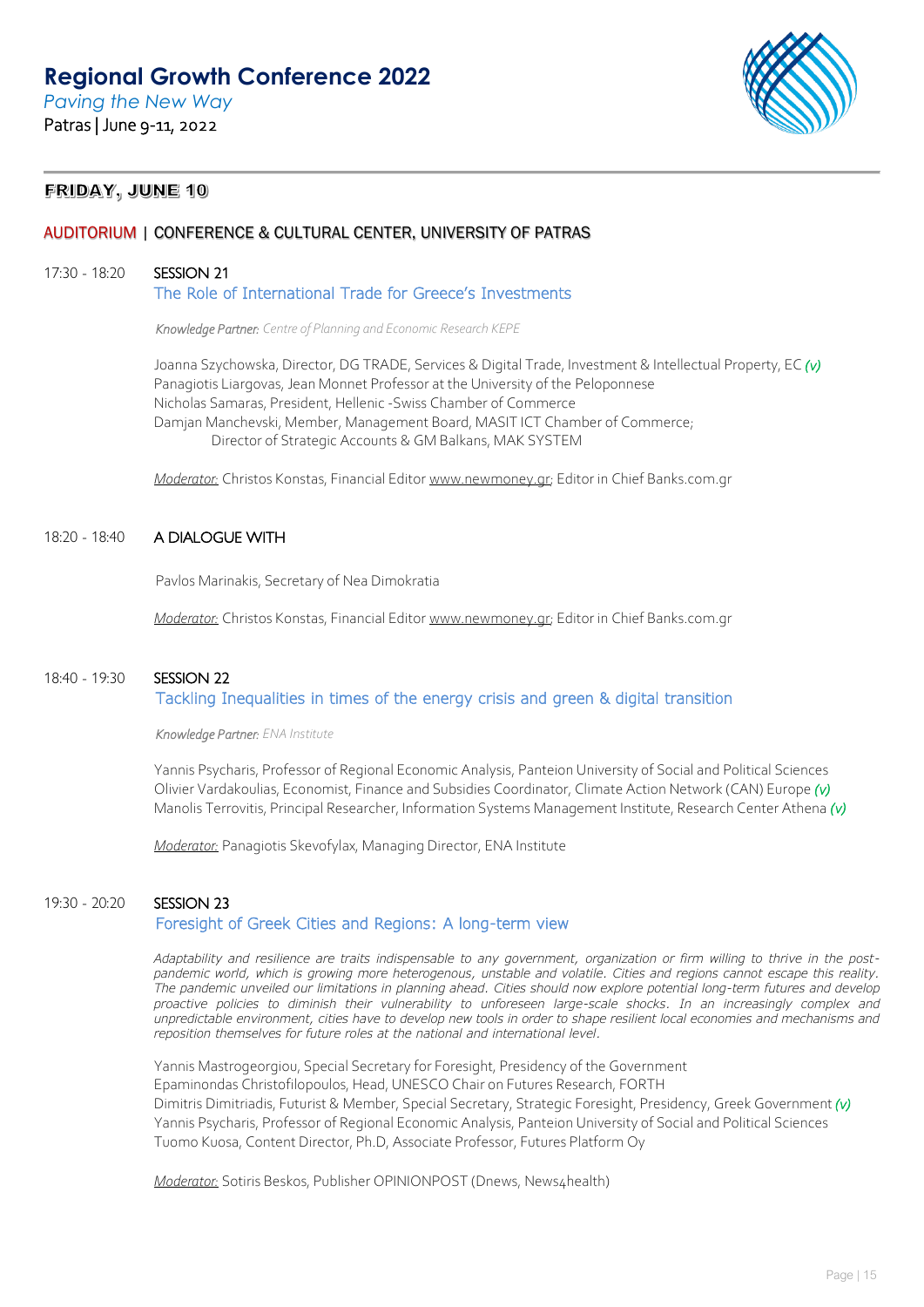

## FRIDAY, JUNE 10

## ACHAIA HALL | CONFERENCE & CULTURAL CENTER, UNIVERSITY OF PATRAS

08:30 – 09:00 CONFERENCE REGISTRATION

## 09:00 - 10:15 SESSION 24

### Digital Skills and Employability

The current workplace increasingly asks for employees with highly digitally skilled knowledge who produce and distribute ideas and information. As such, understanding the factors behind differences in the level of various 21st-century digital skills is of decisive importance. Moreover, the Covid-19 pandemic has presented humanity with a huge challenge to our known *infrastructures – education systems, healthcare provision, social support, businesses, and community cohesion. At the same time, we have all been forced to learn new digital skills. New skills to continue learning, teaching, working, running a business, communicating with loved ones, and even discerning what information we can trust. During Digital Skills & Employability session, we'll discuss and present how digital skills and digital tools unlock and amplify the subjects of STE(A)M Education and Digital Social Innovation, how they solve real world problems and add value by boosting citizens' employability at local, national and EU level*

#### *Knowledge Partner: Patras Codecamp*

Fokion Zaimis, Deputy Governor of Entrepreneurship Research & Innovation Region of Western Greece Vassiis Delis, Policy Specialist to the Vice – President of the European Parliament Panagiotis Kampylis, Digital Transformation Policy and Data Analyst at the Greek National Documentation Centre Nikos Lambrogeorgos, Client Executive, Public Sector Greece, CISCO

Stelios Mantas, Consulting Director, Deloitte Greece

Ioannis Maghiros, Head of Human Capital and Employment Unit at JRC-Directorate B at European Commission *(v)*

Dimitris Panopoulos, PhDc, Labour Market Data Analyst, Head of Public Policy Research & Documentation Unit, Greek Social Innovation Coordinator, M.O.L.

Konstantinos Agrapidas, Director General for Labour Relations, Health &Safety at Work & Intergration into Work, Ministry of Labour & Social Affairs, Hellenic Republic

*Moderator*: Spiros Sirmakessis, Professor, Dept Electrical Engineering & Computer Engineering, University of the Peloponnese

### 10:15 – 11:20 SESSION 25

## Taking Greece's Digital Transformation to the next level

*During the past two and a half years, a wide range of the Greek public sector got digitized, making a long-overdue technological upgrade possible. Bureaucracy was reduced, administrative procedures were simplified and digital public services skyrocketed. However, digital transformation of the Greek society and economy is an ongoing process. Greece's digital readiness is to be boosted through the implementation of 450 projects described in the Ministry of Digital Governance's Digital Transformation Bible. Which are the fundamental interventions aiming to take Greece's digital transformation to the next level? What kind of multi-stakeholder cooperation could contribute to more efficiently implementing the government's digital transition strategy?* 

Nikos Papathanasis, Alternate Minister of Development and Investments, Hellenic Republic Christos Bouras, Rector, University of Patras Leonidas Christopoulos, Secretary General for Digital Governance and Simplification of Procedures Aris Peroulakis President, National Documentation Center ΕΚΤ *(v)* George Xirogiannis, Deputy Director General, SEV Hellenic Federation of Enterprises Efstathios Efstathopoulos, VP for Administration, Academic Affairs & Student Affairs, Hellenic Open University

*Moderator*: Maria Nikoltsiou, Anchorwoman, Alpha TV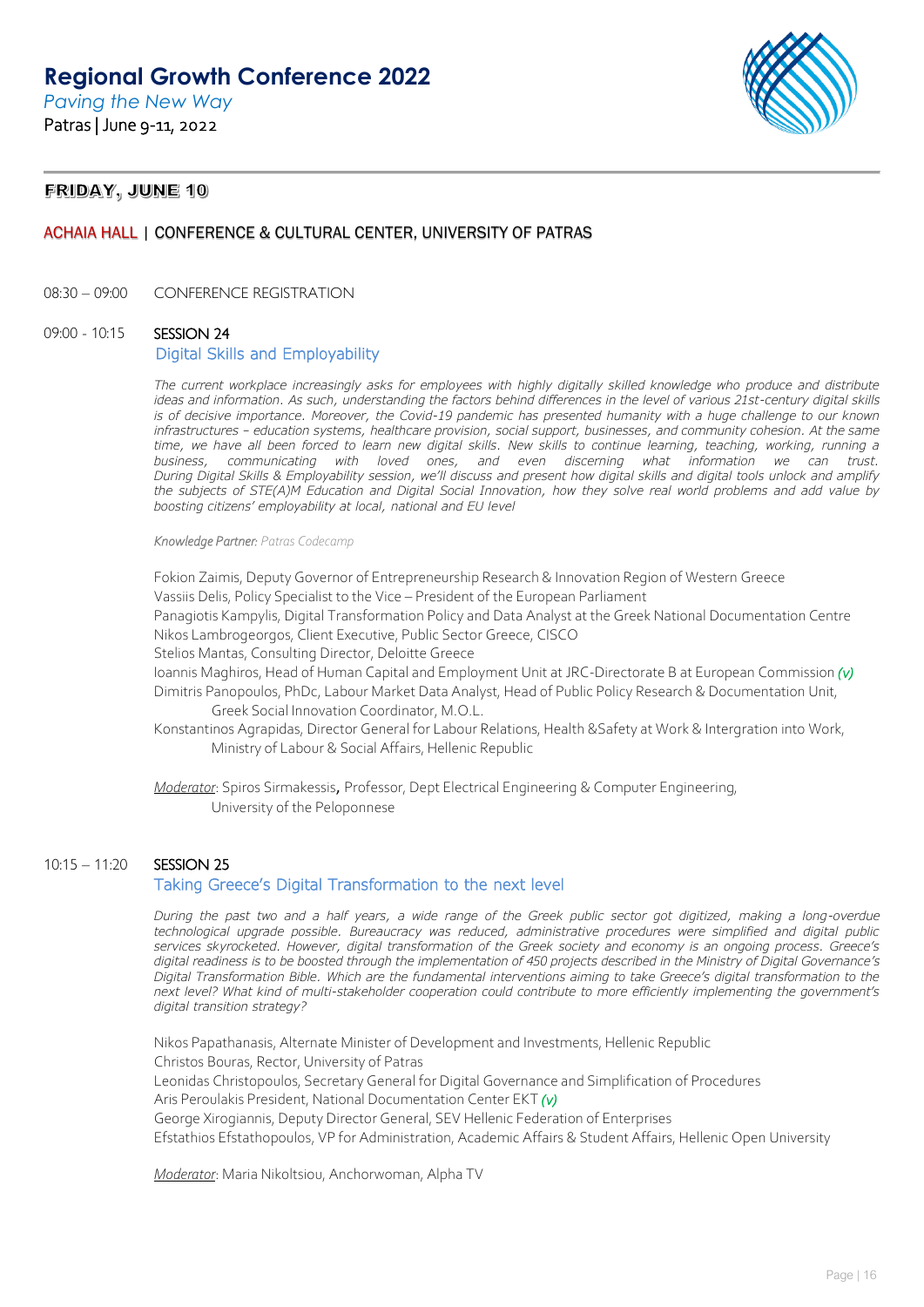*Paving the New Way* Patras | June 9-11, 2022



## FRIDAY, JUNE 10

## ACHAIA HALL | CONFERENCE & CULTURAL CENTER, UNIVERSITY OF PATRAS

### 11:20 – 12:20 SESSION 26

Greek businesses at a crossroads: Towards a 5G-enabled future

*5G-enabled applications will be a significant transformative force for the corporate world, as advanced digital technologies will reshape the way firms operate and will lead to brand new business models. The evolution of 5G technology in Greece will most likely signal a new growth trajectory for the country. According to a recent survey, 5G technology can lead to infrastructure networks investments of almost 1.5 billion euros and applications development investments of 2.7-5.0 billion, until 2030. Is Greek economy ready to adapt? What policies ensure that the path towards a 5G-enabled future will be smooth for every business*

Maria Boura, Executive Advisor on 5G, Strategy and Leadership matters, Co-founder of the Women Leadership Hub Antonis Cassano, Business Development & Innovation Director, Uni Systems Nikos Plevris, Head of Vodafone Cloud & Connectivity Department, Vodafone Greece *(v)* Athanasios Misdanitis, Commercial Director, SpotlightPOS Ioannis Tomkos, Professor Information Technology, University of Patras Giorgos Markatatos, Chairman, ΣΕΚΕΕ (Digital Transformation Innovators) & CEO Regate S.A.

*Moderator*: Maria Nikoltsiou, Anchorwoman, Alpha TV

### 12:20 - 12:40 NETWORKING BREAK | COFFEE

## 12:40 – 13:20 SESSION 27

## The Role of Development Banks in Spearheading Green Investments

*Scaling up sustainable investments is key for upholding a robust green recovery. Rising difficulties in mobilizing finance in*  the post-COVID19 world makes the strengthening of national and international development banks an indispensable *necessity. What's the role of development banks in scaling up investments, securing at the same time an environmentally responsible development?*

Nikos Papathanasis, Alternate Minister of Development and Investments, Hellenic Republic Dmitry Pankin, President of the Black Sea Trade and Development Bank (BSTDB) Antonis Papageorgiou, Senior Loan Officer, Investment Team for Greece and Cyprus, European Investment Bank (EIB) Oana Simene, Policy Officer, DG Economic and Financial Affairs, European Commission

*Moderator*: Constantinos Davlos, Journalist, SKAI TV

### 13:20 - 14:30 SESSION 28

### Boosting Entrepreneurship in Regions

*SMEs have long served as the backbone of Greek economy. Traditionally however, a gap between urban and rural SMEs remains, as the latter lag behind as regards innovation, smart business models and overall development potential. Can digitization overcome limitations brought about a limited market? Can digital economy allow rural SMEs unleash their full growth potential, making location an irrelevant trait?*

Platonas Marlafekas, President, Chamber of Achaia Αchilleas Barlas, Head of Unit-Innovation in SMEs, Technology Transfer Consultant, PRAXI Network *(v)* Zoe Paschalidi, Associate, Advice for Small Businesses, European Bank for Reconstruction and Development (EBRD) Lena Tsipouri, Professor Emeritus, Department of Economic Sciences, University of Athens Lina Tsaltabasi, President Greek Association of Women Entrepreneurs Theodoros Tsoumpelis, Secretary General of Chamber of Achaia & CEO, Dynacomp SA

*Moderator*: Sofia Beretanou, Journalist, 9.84 Radio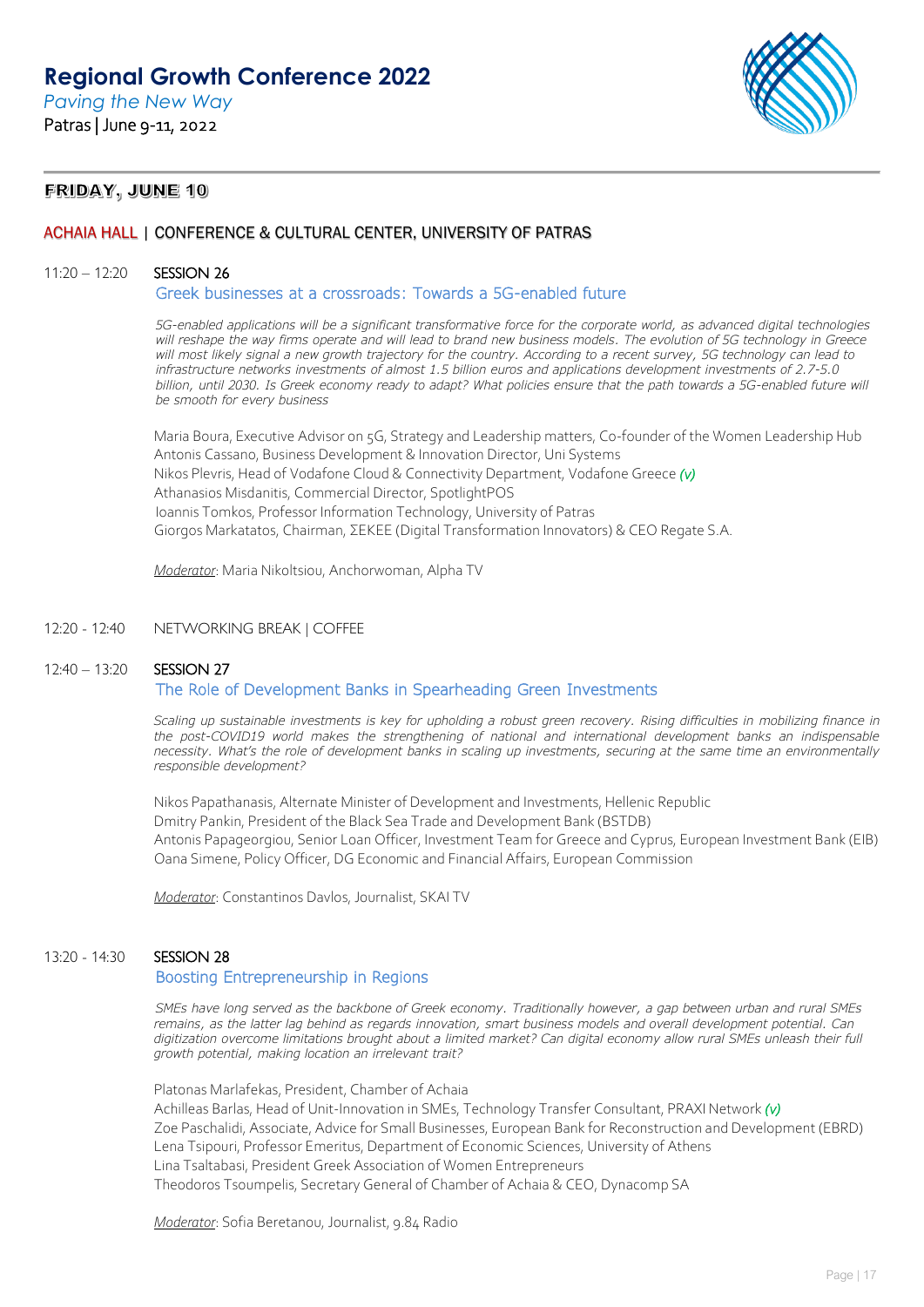*Paving the New Way* Patras | June 9-11, 2022



## FRIDAY, JUNE 10

## ACHAIA HALL | CONFERENCE & CULTURAL CENTER, UNIVERSITY OF PATRAS

#### 14:30 – 15:30 SESSION 29

#### Greek regions under the prism of SDGs: 2022 SDG Index and Dashboards report

*The 2030 Agenda and the Sustainable Development Goals (SDGs) outline a comprehensive strategy to be implemented by all countries. Valid measurements and data availability are vital in order to turn SDGs into practical problem-solving tools. The National Report on the Implementation of Agenda 2030 states that local and regional authorities in Greece are responsible for the implementation of SDGs, with a big share of policies, services and actions related to SDGs taking place at regional level. However, the regional authorities that implement the above are often unaware of the impact they have on the achievement of SDGs. Aiming to address this challenge, UN SDSN and Data Consultants produced a report that measures the progress of the 13 Greek regions towards achieving the SDGs.*

*Scientific Partners: Regional Policy Monitor and UN SDSN, AE4RIA Powered by: Data Consultants Presentation: "Greek regions under the prism of SDGs: 2022 SDG Index and Dashboards report", a study conducted by UN SDSN, Regional Policy Monitor and Data Consultants* 

Christos Dimas, Deputy Minister of Development and Investments *(v)* Petros Kokkalis, Member of the European Parliament *(v)* Vasilis Kasiolas, Scientific Director, Regional Policy Monitor, Data Consultants Professor Yannis Ioannidis, ATHENA RC, co-chair GCH *(v)* 

*Moderator:* Phoebe Koundouri, Professor, Athens University of Economics & Business | President EAERE

15:30 – 16:00 LUNCH

## 16:00 – 16:50 SESSION 30

### Beyond disruption: rebooting social protection and welfare systems in the EU

*Standing mega-trends such as rapid demographic changes, digitalization and technological change, climate crisis and green transition as well as the increase in non-standard forms of work significantly transform European and global labour markets*  and reshape social protection systems and welfare systems. How social protection and welfare systems should be reformed *and reinforced so that they can address ongoing and upcoming challenges? What policies are necessary so as to mitigate social risks and ensure inclusion?*

*Knowledge Partner: Diktio – Network for Reform in Greece and Europe*

Domna Michailidou, Deputy Minister of Labor and Social Affair *(v)* 

László Andor, Sec. Gen., Foundation for European Progressive Studies; fmr Commissioner Employment, Social Affairs & Inclusion *(v)*

Katarina Ivankovic-Knezevic, Director for Social Rights and Inclusion, *(v)* 

Jozef Pacolet, Member, High Level Group Future of Social Protection in the EU & of the Welfare State in the EU, EC

*Moderator:* Elias Palialexis, Journalist, Athens New Agency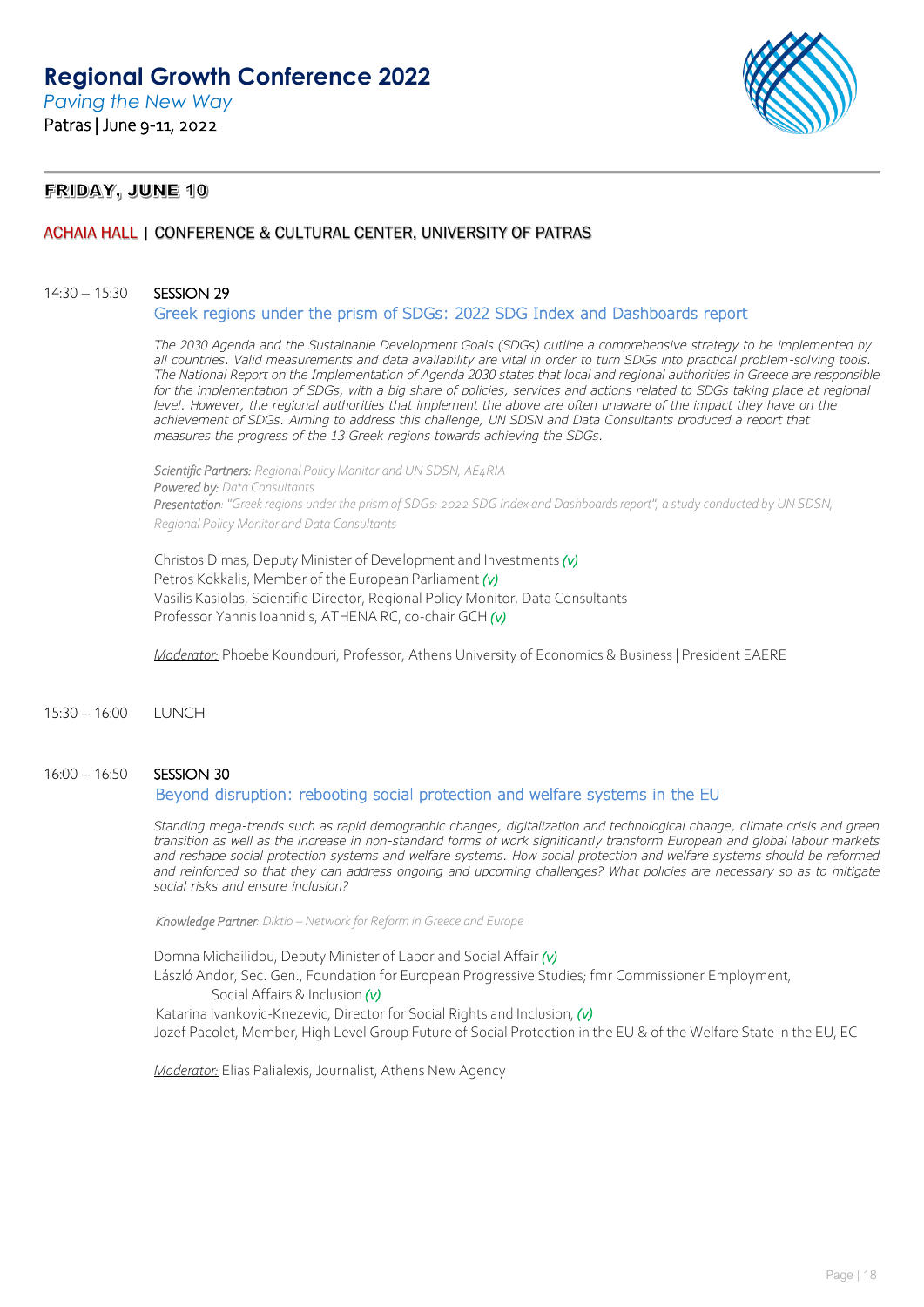*Paving the New Way* Patras | June 9-11, 2022



## FRIDAY, JUNE 10

## ACHAIA HALL | CONFERENCE & CULTURAL CENTER, UNIVERSITY OF PATRAS

### 16:50 – 17:50 SESSION 31

Innovation & Entrepreneurship in the framework of the Programming Period 2021-2027

*The workshop includes the presentation of the Strategic Agenda for Innovation in Tourism, which is the main output of ADRION – INNOXENIA PLUS project and, a debate regarding the post COVID era and how it can be supported by the Transnational Cooperation Programmes, in the view of the new Programming Period.*

*Knowledge Partner: Adrion-Innoxenia Plus*

Sofia Zacharaki, Deputy Minister of Tourism, Hellenic Republic Fokion Zaimis, Deputy Governor of Entrepreneurship Research & Innovation Region of Western Greece Chrysostomos Stylios, Manager, Institute of Industrial Systems, Research Center "ATHENA" Konstantinos Tzamaloukas, Responsible for ADRION INNOXENIA PLUS, Region of Western Greece Dr. Athanasios Kalogeras, Research Director, Industrial Systems Institute, Research Centre ATHENA Adela Franja, Project Officer, Joint Secretariat INTERREG ADRION Programme *(v)*

*Moderator*: Christos Koutras, Journalist, SKAI TV &Yannis Ntsounos, Journalist, SKAI TV

### : 17:50 – 18:50 SESSION 32 Reshaping Tourism: Combining quality with sustainability

*Greece's resilience and recovery, despite the Covid-19 pandemic, is largely attributed to its strong tourism industry, which in 2021 accelerated job creation and supported economic growth. In the post- pandemic era, Greece has to work in order to develop an innovative and resilient national tourism product, combining quality with sustainability. Enhanced connectivity, green infrastructures, training and upskilling of employees as well as the establishment of a more agile regulatory model are key prerequisites for making Greece an even more attractive destination.*

Olympia Anastasopoulou, Secretary General for Tourism Policy and Development Elena Kountoura, Member, European Parliament *(v)* Alexandros Angelopoulos, CEO, Aldemar Yannis Tsakalos, CEO, AQ Strategy Katerina Saridaki, Director, Capsule T Accelerator

*Moderator*: Maria Nikoltsiou, Anchorwoman, Alpha TV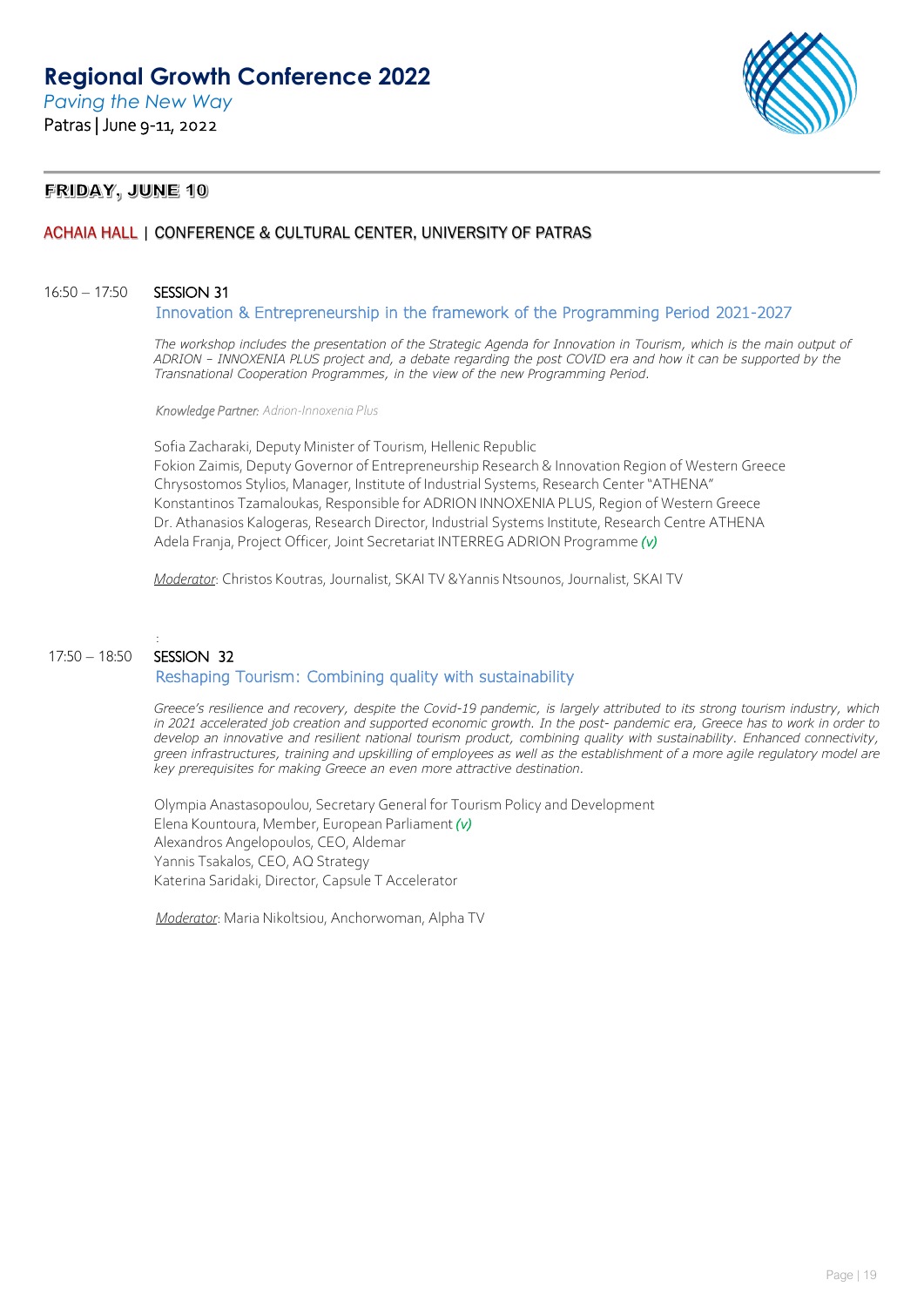

## FRIDAY, JUNE 10

## ACHAIA HALL | CONFERENCE & CULTURAL CENTER, UNIVERSITY OF PATRAS

## 18:50- 19:50 SESSION 33

Cultural initiatives in the post-pandemic European regions

*As Europe exits the pandemic era, one should examine all the possibilities available in order to revitalize those affected. Although cultural sector suffered heavy losses during these pandemic years, one should acknowledge the driving force and the developmental capacity that art and culture have in the European continent and the ability to reshape countries and regions by offering a series of opportunities for those involved.*

*Knowledge Partner: The Friends of Music Society*

Nicholas Yatromanolakis, Deputy Minister of Culture and Sports, responsible for Contemporary Culture Themis Christophidou, Director-General for Education, Youth, Sport and Culture *(v)*  Stephan Clambaneva, Design Innovation Director, IDSA - Member of the Board of Directors Vassilis Karamitsanis, President, Animasyro Nikos Erinakis, Director of Research, ENA Institute

*Moderator:* Alexandros Charkiolakis, Director, The Friends of Music Society

## 19:50 – 20:00 A SPEECH ON The relevance of Greek: From Patras to Ecumene

Ambassador (retired) Alexandros P. Mallias

20:00 END OF DAY TWO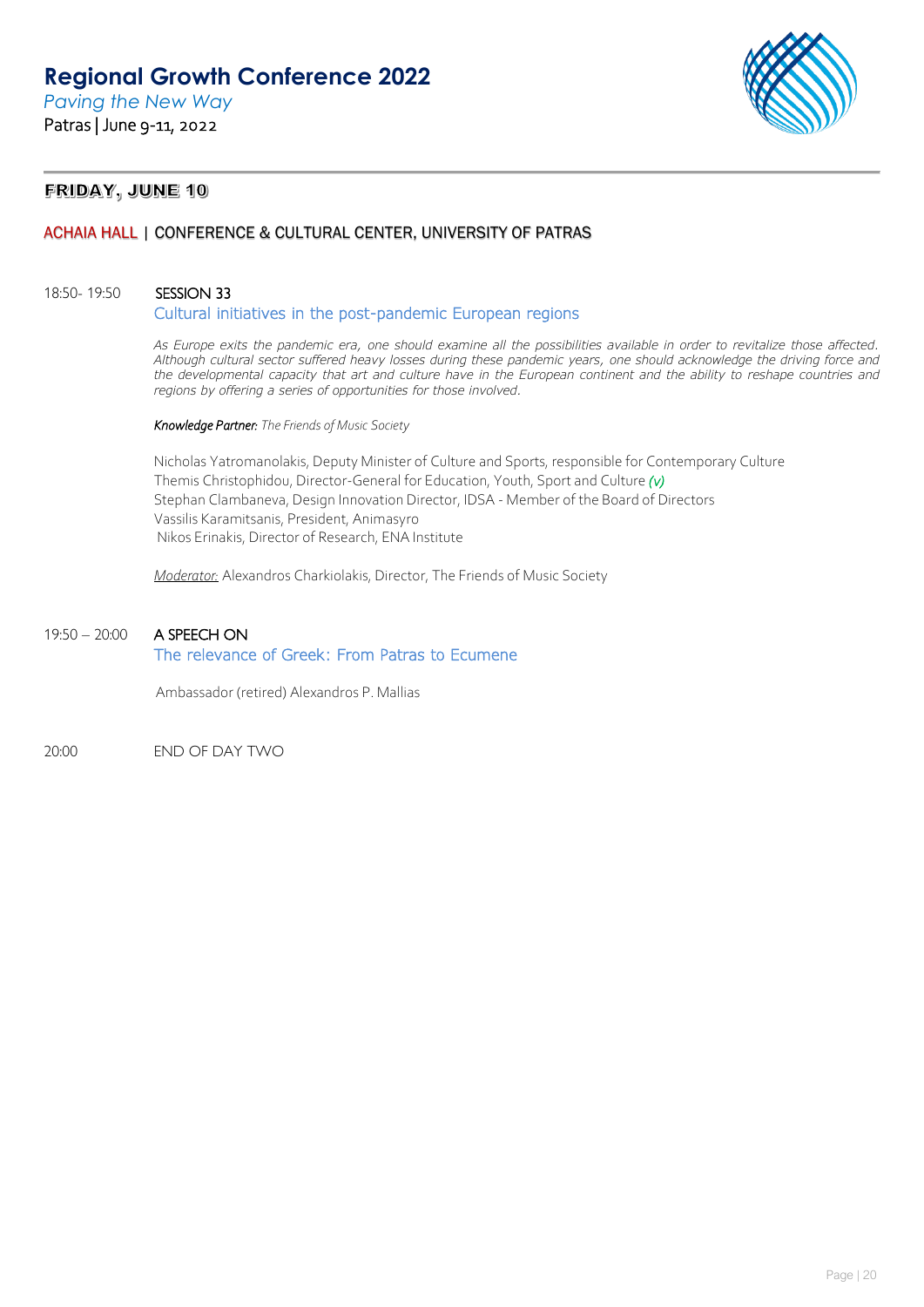

## FRIDAY, JUNE 10

## WORKSHOP HALL | CONFERENCE & CULTURAL CENTER, UNIVERSITY OF PATRAS

### 12:00 – 12:45 WORKSHOP A

Presentation of the 'Smart Cities' funding programme by the Ministry of Digital Governance

Leonidas Christopoulos, Secretary General for Digital Governance and Simplification of Procedures

*\*by invitation only*

### 14:30 – 15:30 WORKSHOP B

## CPMR Balkan and Black Sea Commission (BBSC) Statutory Meeting

*Coordinator: CPMR BBSC* 

Tulcea County (Romania) Region of Western Greece (Greece) Region of Ionian Islands (Greece) Government of Autonomous Republic Ajara (Georgia)

## 17:00 – 18:30 WORKSHOP C

## Culture and Creative Regional Ecosystems (CCRE-S3) meeting

Francisco Vigalondo, Representative in Brussels at Aragón Exterior, Region of Aragon Fokion Zaimis, Deputy Governor of Entrepreneurship Research & Innovation Region of Western Greece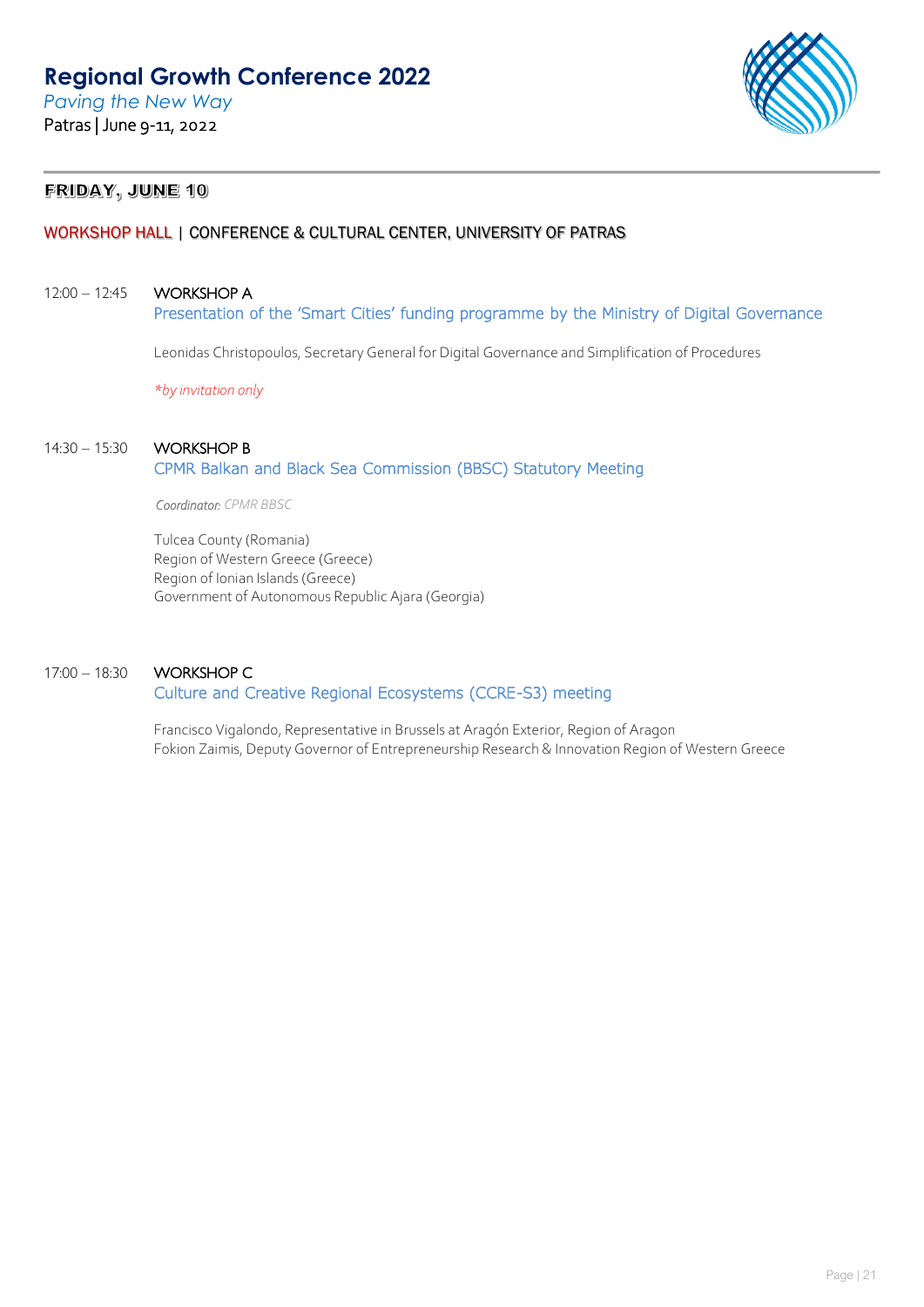

## **SATURDAY, JUNE 11**

## AUDITORIUM | CONFERENCE & CULTURAL CENTER, UNIVERSITY OF PATRAS

### Mediterranean dimension of the EU: Proposals for the future

*The Mediterranean basin is not only a historical crossroads of civilizations and culture, but also a continuous source of tension and instability. How can we replace*  competition and rivalry with increased connectivity and balanced socio-economic development? What is the role of the EU, national and regional authorities in this *process and how can the civil society contribute to it? This one-day Forum will explore four game changers that can facilitate the fostering of an area of peace*  and prosperity with their transformative power. These game changers include both top-down mega policy projects, emanating from the EU and/or national levels *of policymaking, as well as bottom-up dynamics, stemming from and involving the civil society. Not only do they stimulate regional growth and cohesion within*  the EU, but they also build bridges rather than fences with other countries in the Mediterranean in pursuit of cooperative solutions to common problems. From the *Recovery and Resilience Fund (RRF) to the European G.reen Deal, each game changer will be discussed in a separate session with contributions by high level experts from the policy-making community, academia, and civil society.*

*Co-organized: European Parliament's Liaison Office in Greece &The Hellenic Foundation for European and Foreign Policy*

## 09:00 – 10:20 SESSION A

### Recovery and Resilience Facility: A New Economic Paradigm?

Franc Bogovič, Member European Parliament Elias Papageorgiou, Lending Operations & Financial Instruments, Investment Team for Greece and Cyprus, European Investment Bank (EIB) Alekos Kritikos, Senior Policy Advisor. ELIAMEP, Former senior official, European Commission; Former Secretary General, Ministry of the Interior

Nikos Vettas, General Director, Foundation for Economic and Industrial Research IOBE | Professor, Athens University of Economics and Business

 Moderator: Spyros Blavoukos, Associate Professor, Athens University of Economics & Business Head of European Programme 'Arian Condellis', ELIAMEP

## 10:20 - 10:50 SESSION B

## A Green Transition for the Mediterranean

Xenia I. Loizidou, Research Fellow, Mediterranean Programme, ELIAMEP Maria Spyraki, Member European Parliament *(v)* Cyrus Engerer, Member of the European Parliament *(v)*

Moderator: George Papakonstantinou, Journalist, SKAI

## 10:50 – 12:00 SESSION C Rethinking Geopolitics and Migration in the Mediterranean

Theodoros Papatheodorou, Professor, University of the Peloponnese; Deputy Minister of Education and Religions of Greece (2012-2013) Dr.Angeliki Dimitriadi, Research Fellow GPPi | Senior Research Fellow, ELIAMEP *(v)*  Ronald Meinardus, Senior Research Fellow, Head of Mediterranean Program, ELIAMEP

Moderator: George Papakonstantinou, Journalist, SKAI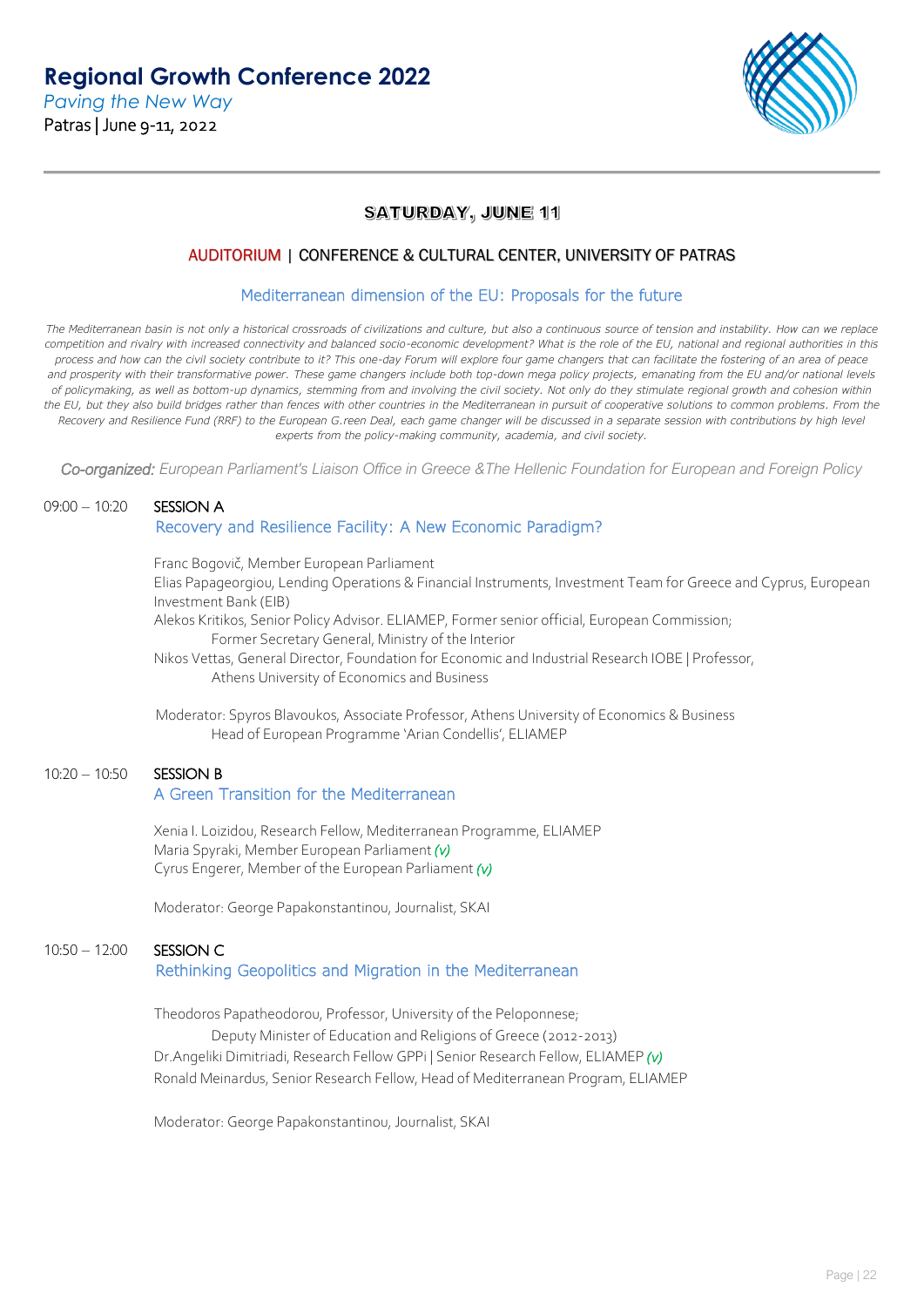*Paving the New Way* Patras | June 9-11, 2022



## **SATURDAY, JUNE 11**

## AUDITORIUM | CONFERENCE & CULTURAL CENTER, UNIVERSITY OF PATRAS

12:00 - 12:20 NETWORKING BREAK

### 12:20 – 12:40 A CONVERSATION WITH

Konstantinos Tsagkaropoulos, Governor at Greek Seamen's Pension Fund (N.A.T.)

*Moderator:* Gogo Katseli, Journalist, Eleftheros Typos

### 12:40 – 12:50 A SPEECH BY

Ioannis Plakiotakis, Minister of Maritime Affairs and Insular Policy *(v)*

### 12:50 - 14:00 SESSION 34

#### Ports as drivers of regional development

Port development and productivity is crucial for lasting local economic development as well as regional connectivity. It is imperative that we ensure that ports will meet the challenging requirements of today, adopting innovative supply-chain *solutions, smart and green business models as well as proactive and sustainable infrastructural planning, enhancing this way their role as primary drivers of socioeconomic development.*

Nektarios Demenopoulos, PR Manager, COSCO Dimitris Iatrides, Executive Director, Hellenic Ports Association Taxiarchis Sardellis, General (ret) Senior Vice President, BlackSummit Financial Group Thanos Pallis, Professor Port Economics & Policy, University of Piraeus, President, IAME) Panagiotis Tsonis, CEO, Patras Port Authority

*Moderator*: Lina Basta, News Director, IONIAN TV

### 14:00 – 14:30 A DIALOGUE ON

Changing Dynamics in the Mediterranean: Overcoming the shifting sand of Regional Alliance

Dimitris Avramopoulos, fmr European Commissioner for Migration and Home Affairs & Foreign Minister of Greece

*Moderator:* Athanasios Ellis, Editor in Chief, Kathimerini English Edition

14:30 - 15:00 LUNCH

### 15:00 - 15:30 A DIALOGUE ON

### The World in turmoil - Lessons from the Ukraine War

George A. Papandreou, former Prime Minister of Greece, President of Socialist International

*Moderator*: Athanasios Ellis, Editor-in-Chief, Kathimerini English Edition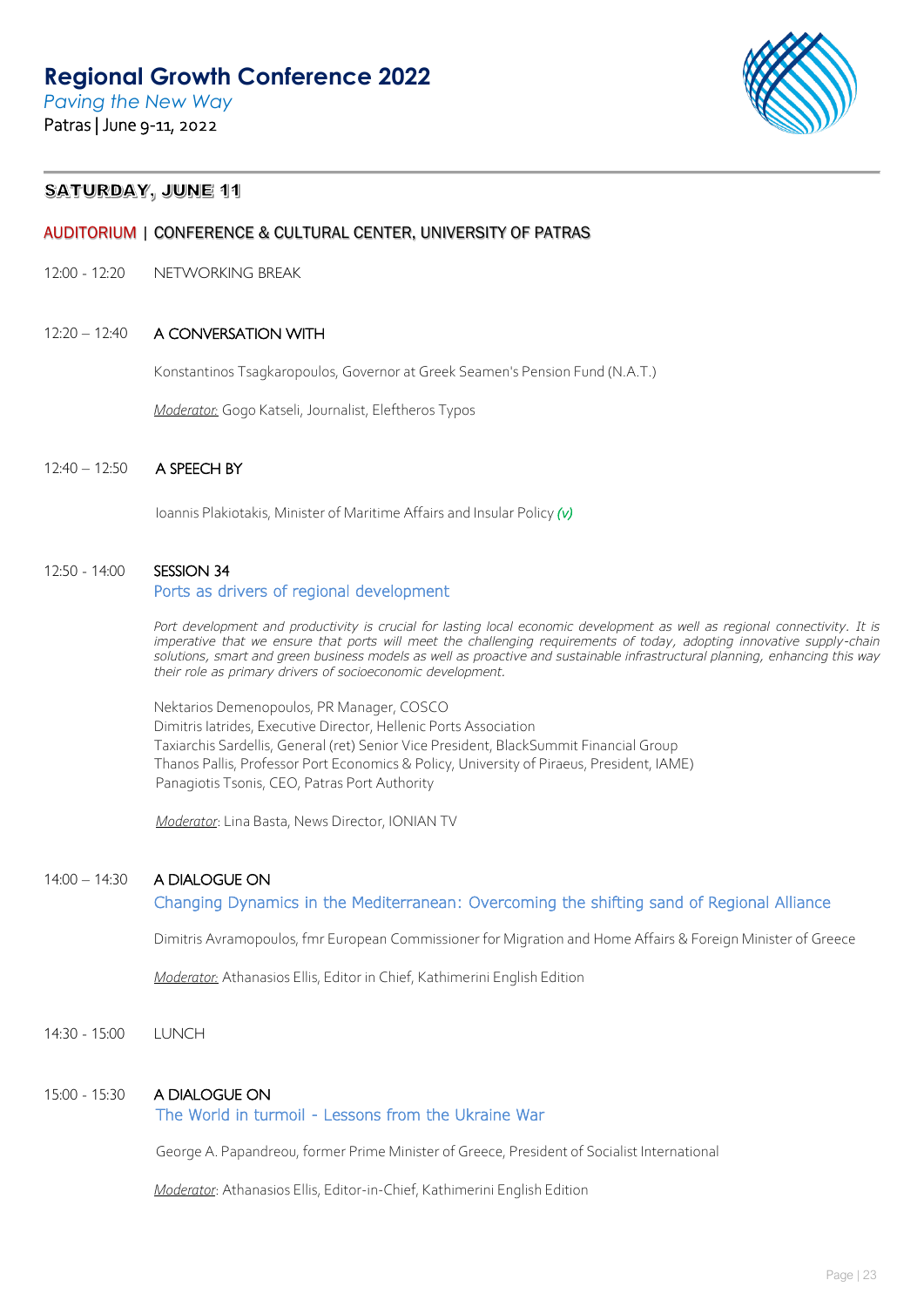

## **SATURDAY, JUNE 11**

## AUDITORIUM | CONFERENCE & CULTURAL CENTER, UNIVERSITY OF PATRAS

### 15:30 - 16:20 SESSION 35

### Climate Emergency and Entrepreneurship

*What needs to be done in order to avert a climate catastrophe? Passivity is violating human dignity and the right to live. In* what ways does the climate crisis threaten business? Can businesses grow in such difficult conditions? What is the modern *competitive advantage? Is green investing profitable? What is the role of SCR in tackling the climate crisis?*

#### *Knowledge Partner: diaNEOsis*

Prof. Yannis Maniatis, f. Minister of Environment, Energy and Climate Change Constantinos Cartalis, Professor, University of Athens | Head of diaNEOsis research on Climate Change in Greece Phoebe Koundouri, Professor, Athens University of Economics & Business | President EAERE

*Moderator:* Thodoris Georgakopoulos, Editorial Director, diaNEOsis

## 16:20 - 17:20 SESSION 36

## Financial Tool for Innovative Entrepreneurship and the Role of Diaspora

Andreas Katsaniotis, Deputy Minister of Diaspora Greeks Haris Lambropoulos, President, Hellenic Development Bank of Investments Dr Paris Kokorotsikos, CEO, Euroconsultants; Advisory board Member, IASP, Visiting Professor, Hellenic University Sotiris Siagas, Venture Stories Partners, CEO | Chairman, TECS Capital, Partne Kostantinos Drougos, CEO, OASIS Carbon Management | Adviser to Greek House Davos

*Moderator:* Ioanna Sapfo Pepelasis Professor Emerita, Athens University of Economics and Business

## 17:20 - 17:30 A CONVERSATION WITH

Michael Katrinis, Head of Parliamentary Group - "PASOK" - MP of Ilia District

*Moderator*: Konstantinos Magnis, Editor in Chief. PELOPONNISOS Newspaper

## 17:30 – 18:20 SESSION 37

## Digital Diplomacy 4.0: Navigating Statecraft in the Digital Age

*Digital transformation has fundamental impacts on diplomatic relations and diplomacy itself. The number and influence of*  actors involved in global affairs is multiplied, dissemination of information and misinformation is accelerated while *cybersecurity has become absolutely vital to national security. During COVID-19, international relations went digital at an even greater extent. Is digital transition changing the core function of diplomacy? How are states to respond to emerging challenges and how are to harness opportunities ahead?*

Johan Borgstam, Ambassador of Sweden to Greece Vassilis Ntousas, Head of European Operations for Alliance for Securing Democracy, German Marshall Fund US Ambassador Tassos Kriekoukis, Diplomatic Advisor to the Mayor of Athens

*Moderator*: Basil Gavalas, Head of international relations, DIKTIO Network for Reform in Greece & Europe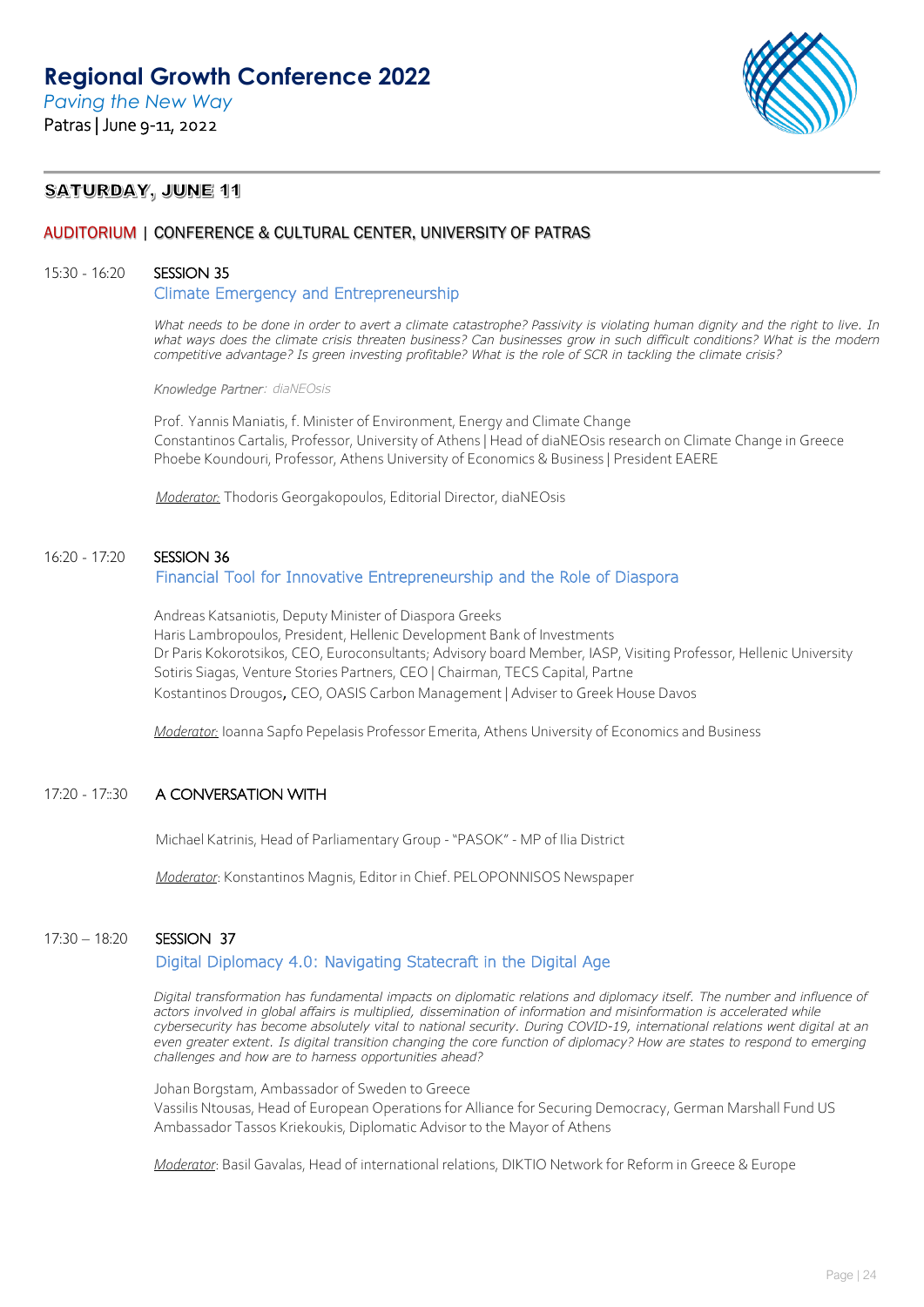

## **SATURDAY, JUNE 11**

## AUDITORIUM | CONFERENCE & CULTURAL CENTER, UNIVERSITY OF PATRAS

## 18:20 - 19:15 SESSION 38

1922: A Fire That Still Burns…

Athanasia Anagnostopoulou, Professor of History at the Panteion, Member of Parliament Achaia Vassilis Tzanakaris, Author, Historian *(v)* 

*Moderator*: Konstantinos Magnis, Editor in Chief. PELOPONNISOS Newspaper

19:15 END OF CONFERENCE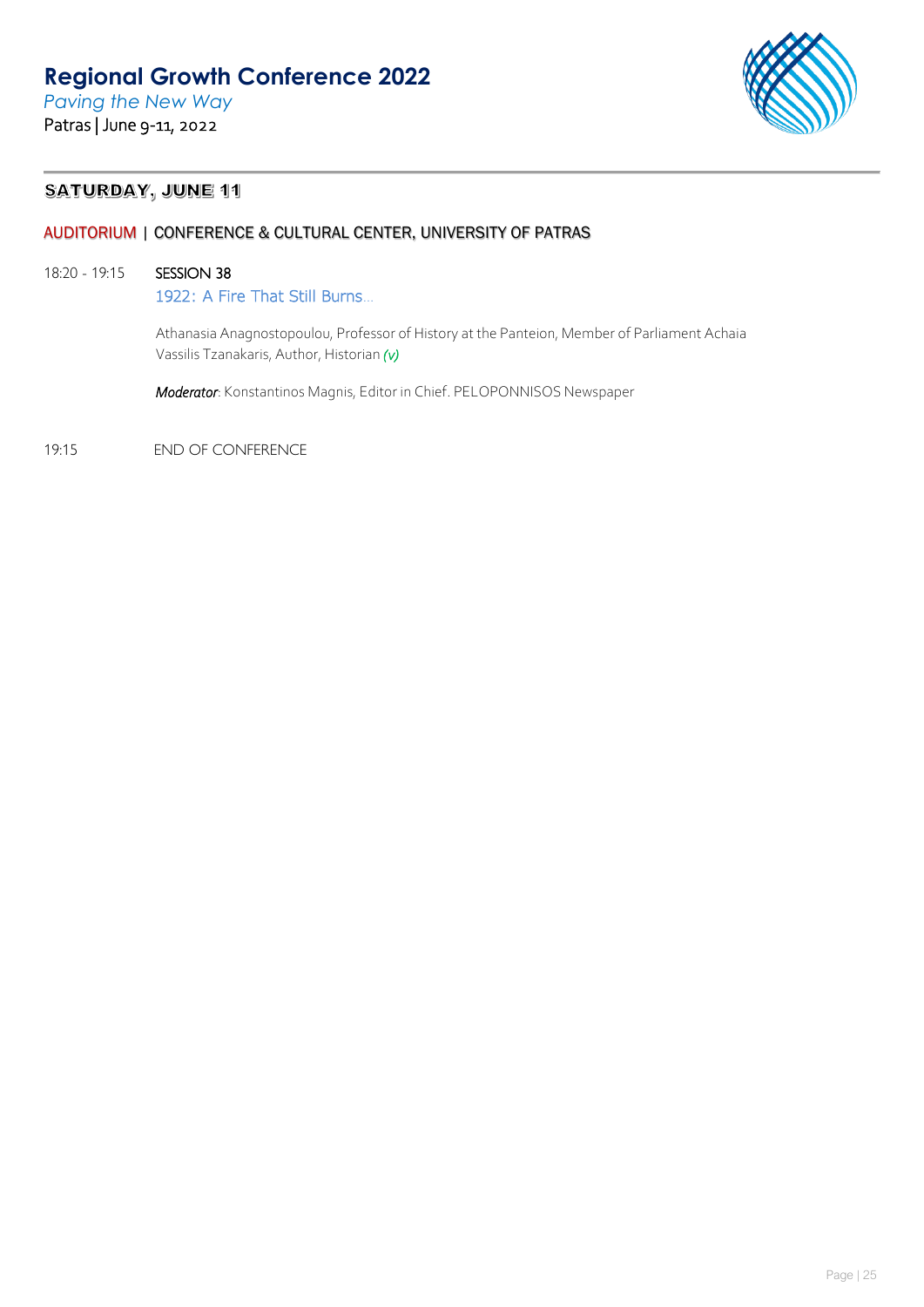

## **SATURDAY, JUNE 11**

## ACHAIA HALL | CONFERENCE & CULTURAL CENTER, UNIVERSITY OF PATRAS

### 09:00 - 10:00 SESSION 39 PART 1

The Pandemic Footprint and the Protection of the Population

*For the last two years, the National Healthcare System has been extensively tested due to the pandemic and the countless losses that it has endured during this time. The pandemic set a new foundation for many areas of the global scientific community and imposed its own terms as a result. It taught us new techniques that provided us with the ability for immediate safeguarding of the Public Health, while also facilitating the upgrade and renewal of our national health units. The pandemic's lessons will become the legacy of the future and the starting point for coordination and planning for any upcoming pandemic. Health "readiness" is now intertwined with our National Health Care System, and we owe this to our scientific health staff. With our health competence we managed to get our lives back…*

*Knowledge Partner: 6th Health Region* 

Yiannis Karvelis, Administrator of 6th Health Region Peloponnese, Ionian Islands, Epirus & Western Greece Apostolos Vantarakis, Professor of Public Health Department of Public Health Medical School, University of Patras, Chairman of Panhellenic Association of Bioscientists

George Panagiotakopoulos, Vice President, EODY Elena Papachatzi, Pediatrician

*Moderator:* Vasiliki Angouridi, Managing Director, News4Health

#### 10:00 – 10:40 SESSION 39 PART 2

### Health Crisis in the Future and How do we Prepare for the Next Pandemic

Mina Gaga, Alternate Minister of Health, Hellenic Republic Ioannis Kotsiopoulos, General Secretary at Ministry of Health, Hellenic Republic Yiannis Karvelis, Administrator of 6th Health Region Peloponnese, Ionian Islands, Epirus & Western Greece

Moderator: Vasiliki Angouridi, Managing Director, News4Health

### 10:40 – 11:00 A SPEECH BY

Athanasios Plevris, Minister of Health, Hellenic Republic

### 11:00- 11:30 KEYNOTE SPEECH

### Resiliency and Mental Health in the Face of Adversity

*An in depth look at navigating a crisis, based upon Dr. Gourgouris #1 Amazon best-selling book 7 Paths to Lasting Happiness*  and 7 Keys to Navigating a Crisis: A Practical Guide to Emotionally Dealing with Pandemics & Other Disaster, where he will *address the seven paths and keys in detail and provide both principles and "take action exercises" to learn from, and apply, in order to successfully navigate any crisis or challenge*

Introduction: Vasiliki Angouridi, Managing Director, News4Health

Dr. Elia Gourgouris, Corporate Wellness & Mental Health Expert; Best-selling Author, International Keynote Speaker; President of The Happiness Center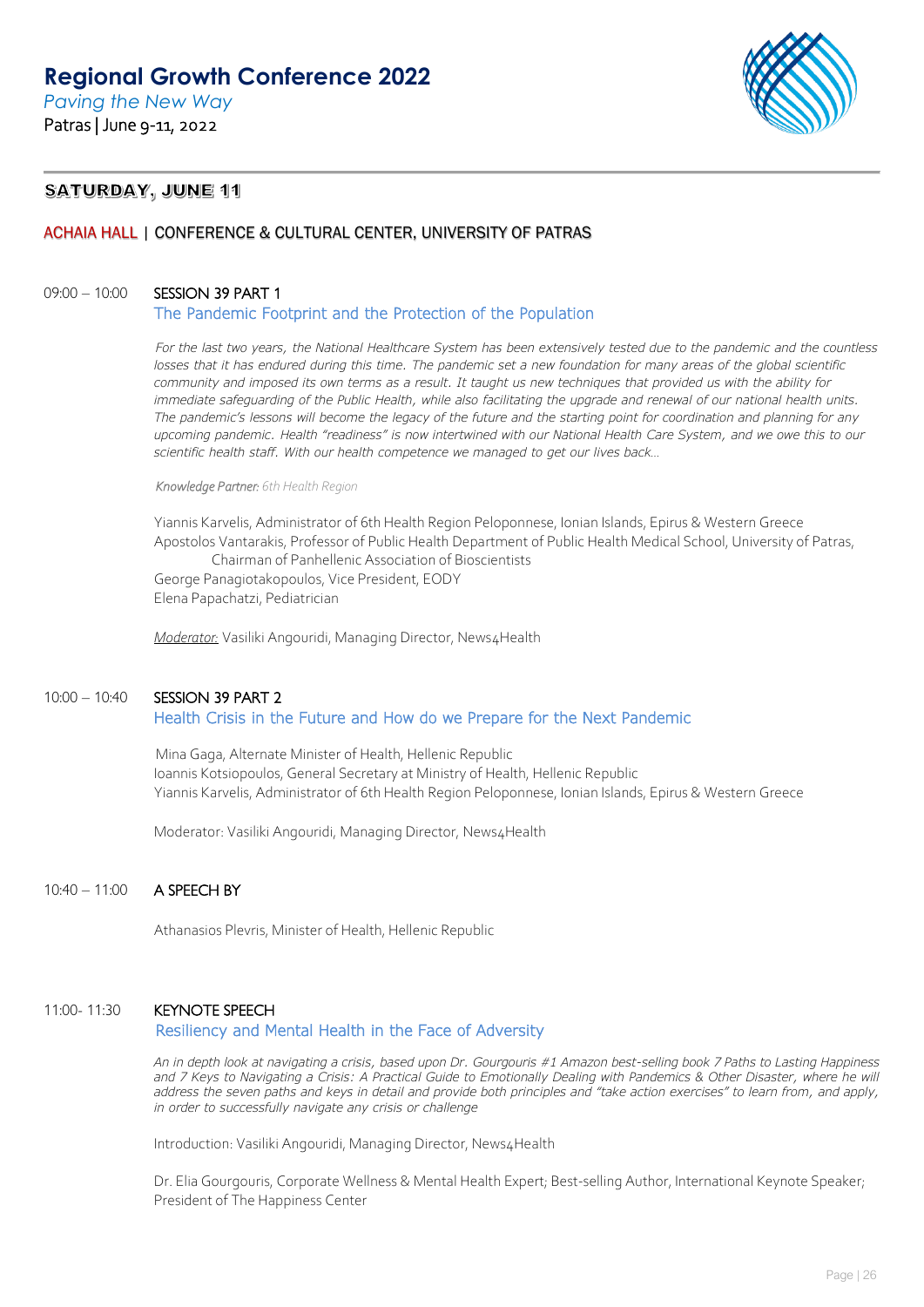

## **SATURDAY, JUNE 11**

## ACHAIA HALL | CONFERENCE & CULTURAL CENTER, UNIVERSITY OF PATRAS

### 11:30- 12:40 SESSION 40

### Well-Being: Improving Lives by Improving Regions

*Well-being is integrally linked to the place one lives. Ensuring lives of quality depends on a variety of factors, ranging from income to the environment of the community one lives and interacts. Improving people's life is about improving the place they live in and develop. Hence, well-being requires building better and most sustainable societies. Designing targeted public policies to upgrade regions, especially those who in different sectors lag behind is essential to respond to people's needs and meet their expectations.* 

Irina Kalderon Libal, Policy Officer, Health Innovation Ecosystems, DG Connect, European Commission *(v)* Stelios Kympouropoulos, Member, European Parliament Christina Bikou, President, The Mental Health Association Dr. Evi Hadjiandreou, Senior Global Director, Orgenesis INC Lara Fleischer, Policy Analyst, Well-Being Data Insights and Policy Practice Unit, WISE, OECD Dimitris Ballas, Professor of Economic Geography, Faculty of Spatial Sciences, University of Groningen

*Moderator*: Vasiliki Angouridi, Managing Director, News4Helath

## 12:40 – 13:30 SESSION 41 How the regional agricultural sector can ensure food supply stability

*Ensuring sufficient food production and supply stability has become an objective of strategic importance for states and regions, regardless of economic development. Enhancing food availability and safeguarding food security is a lot about having a robust and growing agricultural sector, which is mainly flourishing in rural areas. It is hence imperative that we develop concrete, innovative policies to support the regional agricultural sector, ensuring sustainable growth and resilience to future shocks.*

Giorgos Georgantas, Minister of Rural Development and Food Incumbent *(v)* Ioannis Latoudis, Political Advisor in the Parliamentary Group of the Socialists & Democrats, European Parliament Ludovica Principato, Researcher Marketing & Sustainability, Dept. of Business Adm., Roma Tre University

*Moderator:* Gogo Katseli, Journalist, Eleftheros Typos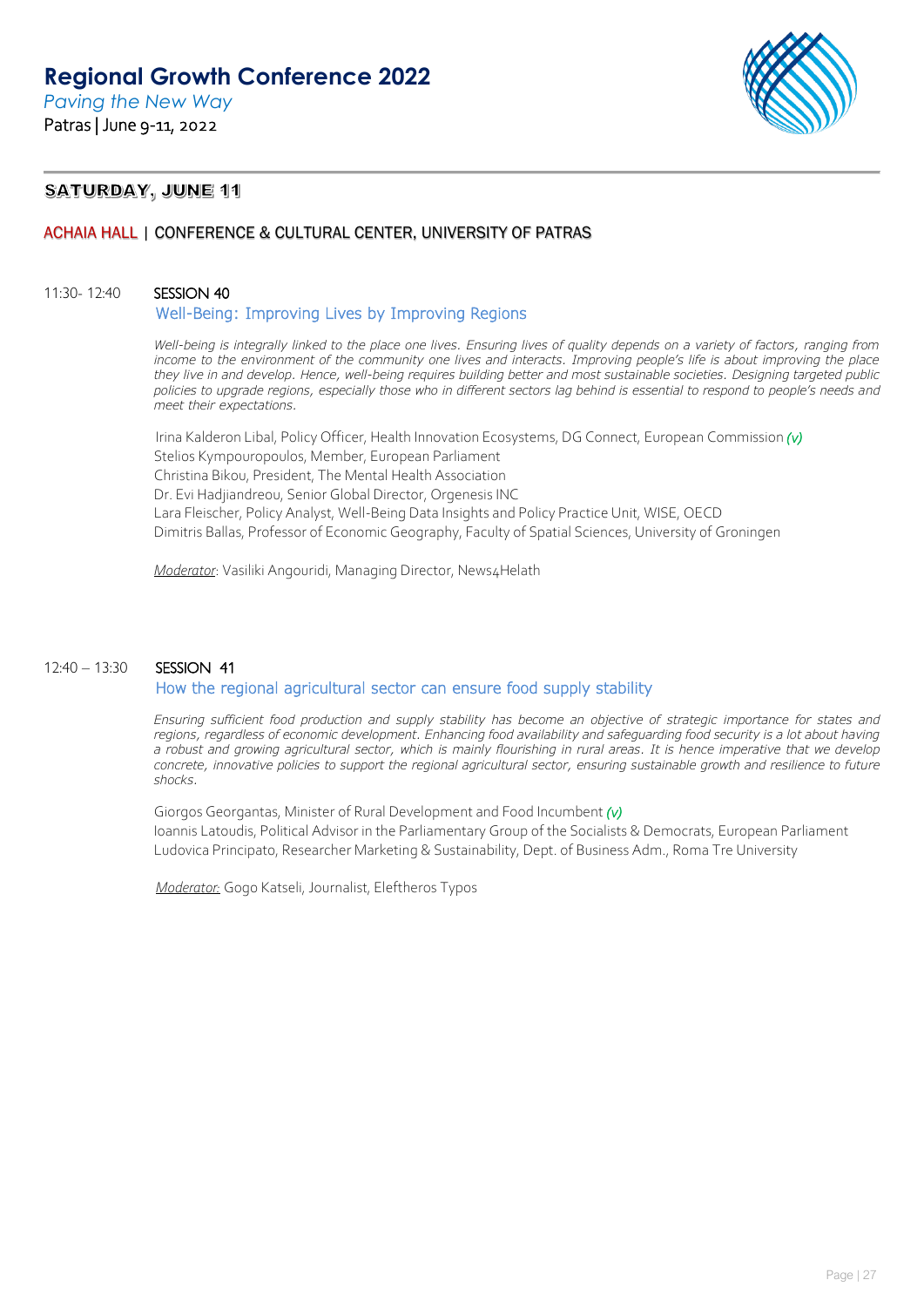

## **SATURDAY, JUNE 11**

## ACHAIA HALL | CONFERENCE & CULTURAL CENTER, UNIVERSITY OF PATRAS

### 13:30 – 14.30 SESSION 42

Challenges for Civil Protection and disaster risk reduction in Western Greece

*Our cities and communities are facing increasing risks related to natural hazards and the impacts of the climate crisis. In Western Greece natural disasters have caused heavy losses of human lives and destruction. In this panel local government representatives and experts discuss the need for integrated disaster risk planning and systematic efforts for the reconstruction and recovery of areas affected by disasters. Improving the responsiveness and effectiveness of the disaster risk management system at all levels of action is an important concern for local governments. A major opportunity in the current period exists in the reform of the national system for civil protection and the setting up of special funding programs with the aim to improve capacities and capabilities to manage disaster risks at local level.*

Christos Stylianidis, Minister for Climate Crisis and Civil Protection *(v)* Michail Stavrianoudakis, Secretary General for Interior Fokion Zaimis, Deputy Governor of Entrepreneurship Research & Innovation Region of Western Greece Prof. Efthymios Lekkas, Professor, Dynamic Tectonic Applied Geology & Disaster Management, Athens University Athanassios Karamoschos, Consultant and Expert in systems planning in local government Representative of Region of Western Greece

Athanasios Papadopoulos, President of PEDDE and Mayor of Kalavryta Theodoros Baris, Mayor of Erymanthos, Vice-president of PEDDE

*Moderator:* Marina Rizogianni, Journalist, PELOPONNISOS Newspaper

## 14:30 – 15:30 SESSION 43 Nature-based solution for regional and national sustainable development

*Pursuing job creation, growth, and competitiveness while tackling the global environmental crisis, is a long-standing economic and societal challenge and a top priority for the European Commission. Any region's economic competitiveness and security in the long run—depends directly on sustainable use of natural resources. The EU intends to invest substantially in naturebased solutions to tackle the socio-economic challenges we face in the 21st century. Large-scale pilots and demonstration projects of tangible nature-based solutions should maintain or increase production of well-being and welfare at lower costs*  and offer potential for job-rich innovation. How could these concepts be implemented at national and regional level? *Successful case study examples and potential applications will be presented*

#### *Knowledge Partner: University of Patras*

Panayotis Dimopoulos, Professor, Vice Rector for Research & Development, Department of Biology, University of Patras

George Papatheodorou, Dean, School of Natural Sciences, University of Patras.

Professor of "Environmental & Geological Oceanography" , Geology Department

Ioannis Kokkoris, Forester-Environmental scientist, MSc, Phd, Senior Researcher, Department of Biology, University of Patras

Ierotheos Zacharias, Professor of Environmental Engineering, Department of Civil Engineering, University of Patras Christoforos Kapopoulos, Founder and Managing Director, AquaTerra

*Moderator:* Lena Paraskeva, Journalist, STAR Central Greece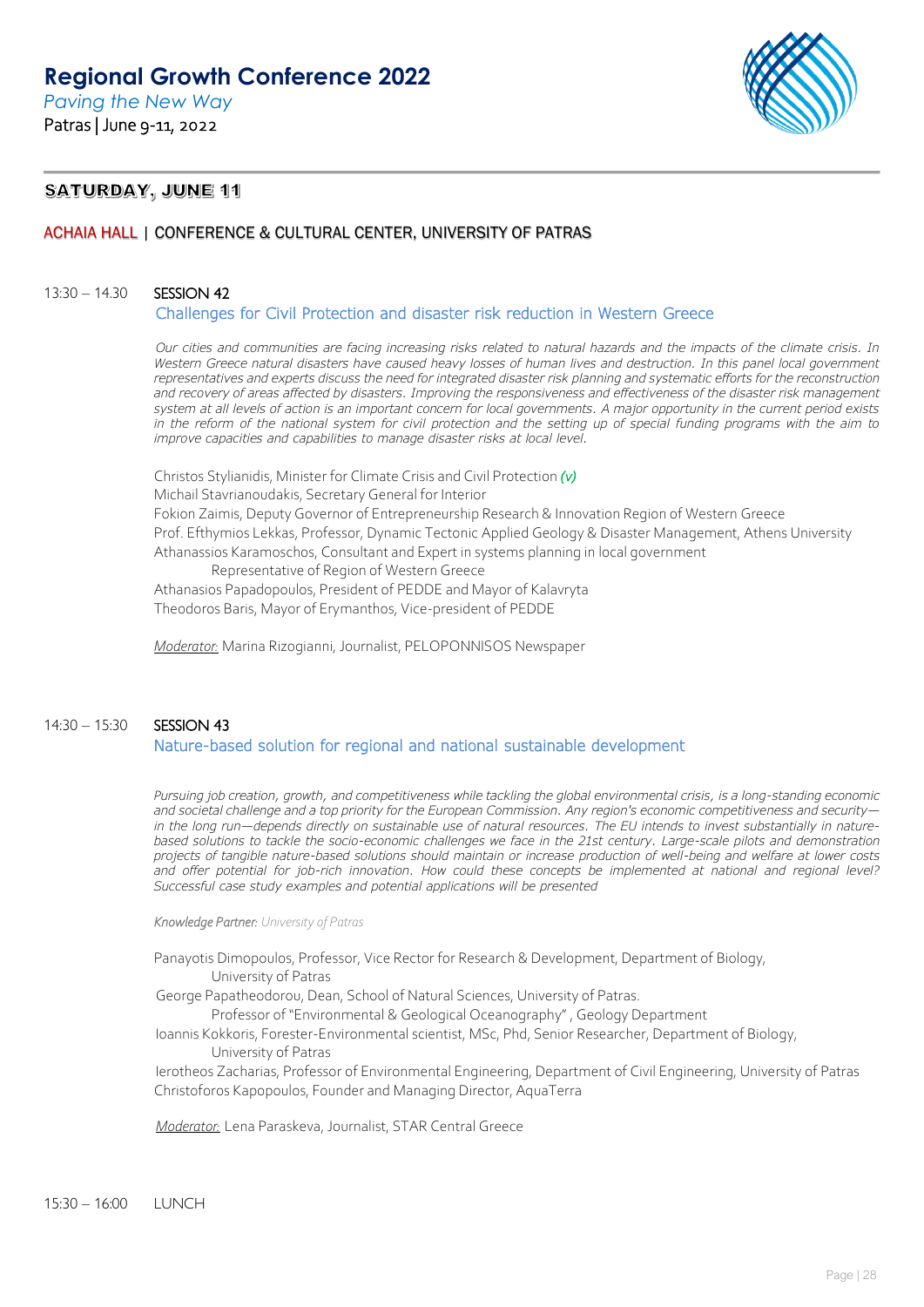

## **SATURDAY, JUNE 11**

## ACHAIA HALL | CONFERENCE & CULTURAL CENTER, UNIVERSITY OF PATRAS

### 16:00 - 16:40 SESSION 44

#### Transnational Cooperation Programs

*The aim of the interactive workshop is the exchange of views and the specialization in the directions of the new programming period of the Transnational Cooperation Programs. Representatives of the European Commission, the Greek Government, European programs, etc. will participate in.*

Giorgos Zervos, Special Secretary for European Regional Development, Ministry Development & Investments *(v)* Gianfranco Gadaleta, JS Coordinator Interreg Greece-Italy Program

*Moderator:* Fokion Zaimis, Deputy Governor of Entrepreneurship Research & Innovation Region of Western Greece

## 16:40 - 17:30 SESSION 45

## Humanity and AI: Exploring a New Bond

*The rise of artificial intelligence is fundamentally reshaping human society and transforming the way we experience reality. Artificial intelligence comes with extraordinary benefits to humanity, but also with special concerns, regarding, particularly, individual autonomy as well as human interaction and rights. Should there be put any limits to AI advancement? What are the ethical concerns that need to be addressed? Can AI replace human thought??*

Yannis Mastrogeorgiou, Special Secretary for Strategic Foresight, Government Presidency Μichalis Bletsas, Director of Computing at the MIT Media Lab (v) Sergios Theodoridis, Disting. Professor Chair, Aalborg University; Professor Emeritus of Signal Processing & Machine Learning, National and Kapodistrian University of Athens *(v)* Dimitris Serpanos, President, Computer Technology Institute and Press DIOPHANTUS (CTI) & Professor of Electrical & Computer Engineering, University of Patras Diana Voutirakou, Founder & General Manager, Unique Minds; Software Developer, Custom Surgical; Educational Robotics Consultant, Plaisio *(v)*

*Moderator:* Efi Barbatsi, Journalist, Alpha TV

### 17:30 – 18:30 SESSION 46

*.*

### Champions under 40: Paving the Way Forward

*Entrepreneurs, Influencers, Disruptors. Four young leaders with a mission to lead discuss the way towards notable achievement and what it takes to thrive in a complicated world.* 

Konstantina Theofanopoulou, Post-Doctoral Researcher, Rockefeller University Fellow, New York University Marianna Kapsetaki, Medical Doctor & Researcher & Neuroscientist, Imperial College London Ioannes Carmelo Chountis De Fabbri, Senior Political Affairs Advisor, Hellenic Parliament Christos Stefanatos, CEO, EV Loader Nasos Koskinas, Founder of POS4work Innovation Hub

*Moderator*: Lena Paraskeva, Journalist, STAR Central Greece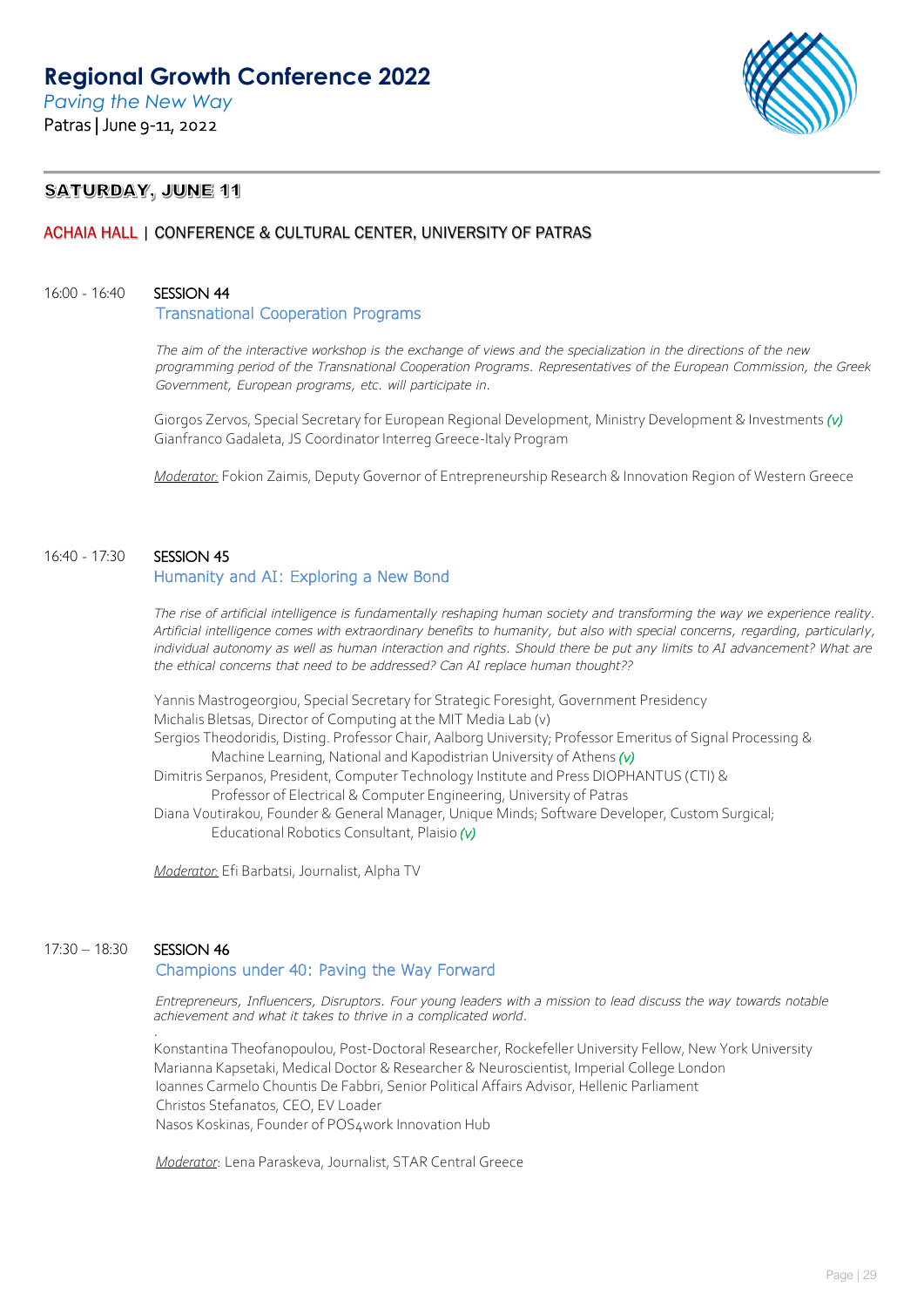

## **SATURDAY, JUNE 11**

## ACHAIA HALL | CONFERENCE & CULTURAL CENTER, UNIVERSITY OF PATRAS

### 18:30 - 19:15 SESSION 47

#### Generation Z: A New Species?

*Generation Z is about to surpass Millennials as the most populous generation on planet earth. The effects of its prevalence are expected to be profound, as their priorities, attitudes and behaviours are radically different than those of the Millennials. Born digital natives, Gen Z are defined by the ability to connect, to question authority, to influence. From Black Lives Matter to challenging the western capitalist model, Generation Z are shaking established notions, dismantling stereotypes and ultimately altering the way politics and the corporate world were accustomed to operate.*

Demosthenes Kollias, Policy Associate, DIKTIO Network for Reform in Greece and Europe Vassilis Koutsoumpas, CEO, WEFOR Erifili Gounari, Founder, The Z Link *(v)* 

*Moderator:* Lena Paraskeva, Journalist, STAR Central Greece

19:15 END OF CONFERENCE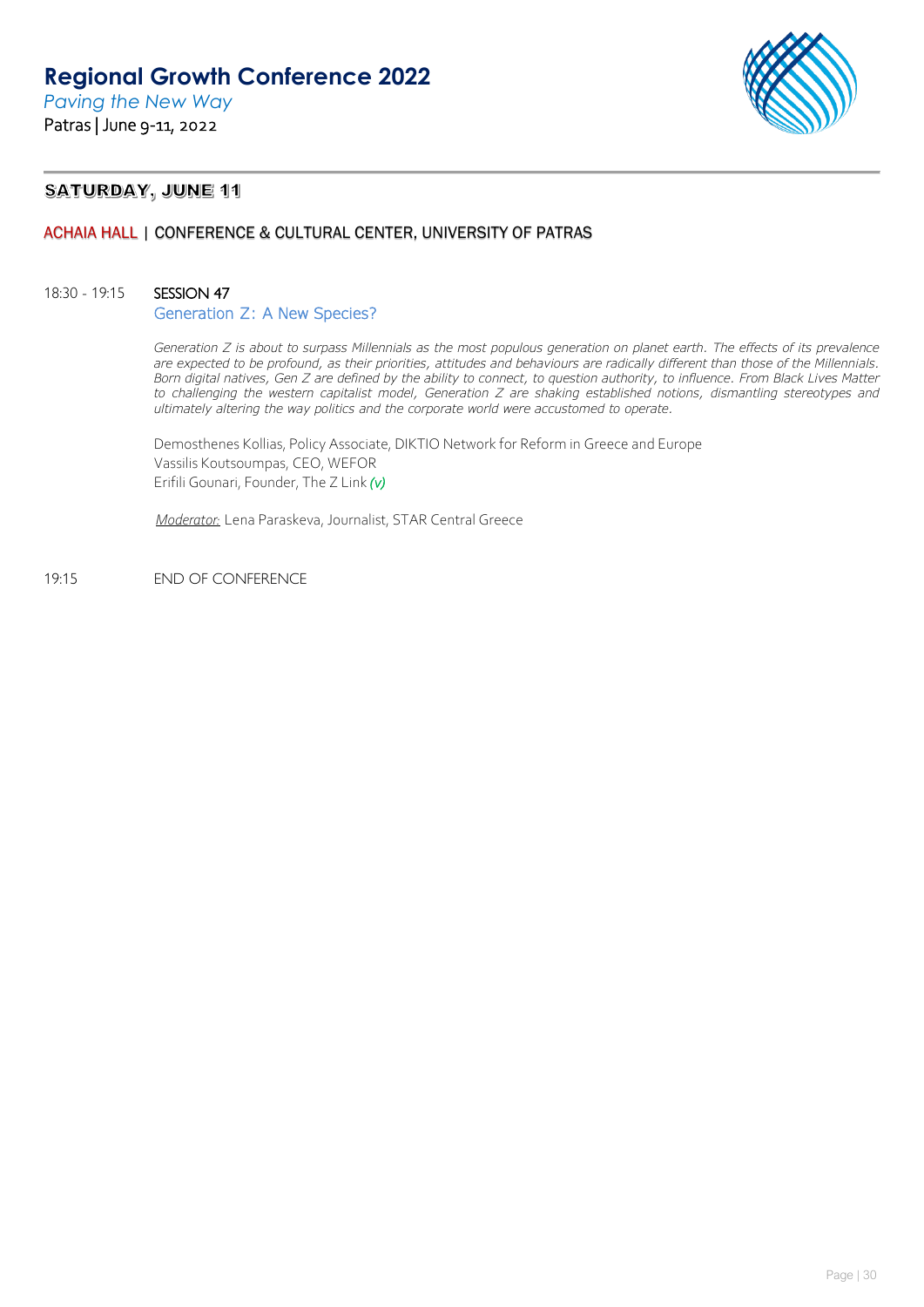*Paving the New Way* Patras | June 9-11, 2022



## **SATURDAY, JUNE 11**

## WORKSHOP HALL | CONFERENCE & CULTURAL CENTER, UNIVERSITY OF PATRAS

### 09:00 - 10:00 WORKSHOP D

#### Financial tools for regional rural development

*Opening remarks:* Nektarios Farmakis, Governor of the Region of Western Greece Theodoros Vassilopoulos, Deputy Regional Head of Rural Development, Region of Western Greece

Symeon Kedikoglou, Deputy Minister of Rural Development and Food *(v)* Efthimios Tsiatouras, head of Unit, Investments on Agricultural Holdings, Ministry of Rural Development & Food Panagiotis Sakellaropoulos, Authorized Advisor. Assistant Regional Governor with responsibilities for Planning, Studies and Development Programs of Agri-food

Vassilis Papathanassiou, Administration of the Rural Development Program (RDP) for the Region of Western Greece Giemelou Sevastiani, Head ofSector for Development of Markets and Sales, National Bank of Greece

*Moderator* Konstantinos Lambropoulos, Journalist, PELOPONNISOS Newspaper

### 10:00 – 11:00 WORKSHOP E

### Households' Food Waste Problem in Greece: Key Findings of a nationwide Research

*Food waste (FW) is one of the most serious problems of modern societies and at the same time one of the greatest challenges of our time. It is now common knowledge that FW is linked to food insecurity and climate change. Published scientific findings and international literature highlight that FW harms the society, the environment and the economy. Reducing food loss and waste (FLW) to 50% by 2030, across the food supply chain, is a key goal for Agenda 2030 as presented in SDG 12. The workshop aims to present the key findings of a nationwide research regarding household food waste that took place in Greece at 2022*

 *Organized by: Laboratory of Agri-Food Business Management, Department of Business Administration of Food & Agricultural Enterprises, University of Patras*

Prokopis Theodoridis, Associate Professor, Marketing at the Department of Business Administration of Food and Agricultural Enterprises, University of Patras

Vasiliki Boukouvala, Research & Teaching Fellow, Department of Business Administration of Food and Agricultural Enterprises, University of Patras

Theofanis Zacharatos, Researcher, Department of Business Administration of Food and Agricultural Enterprises, University of Patras & Scientific Associate, Region of Western Greece

Aggeliki Stamelou, Communications Manager of the organization "Boroume" *(v)*

Maria Voutsina, Head of Europe Direct Information Center of the Region of Western Greece

*Moderator* Konstantinos Lambropoulos, Journalist, PELOPONNISOS Newspaper

#### 14:00 – 15:00 HAPPINESS WORKSHOP

### "Navigating Life's Challenges with Positive Mental Health"

*As a follow up to his keynote speech "Resiliency and Mental Health in the Face of Adversity", during this workshop, Dr.*  Gourgouris will help leaders and their employees prepare the future of the workforce. More, specifically, he will provide *tangible solutions by taking into account the four challenges organizations now face as part of the new normal.*

Dr. Elia Gourgouris, Corporate Wellness & Mental Health Expert; Best-selling Author, International Keynote Speaker; President of The Happiness Center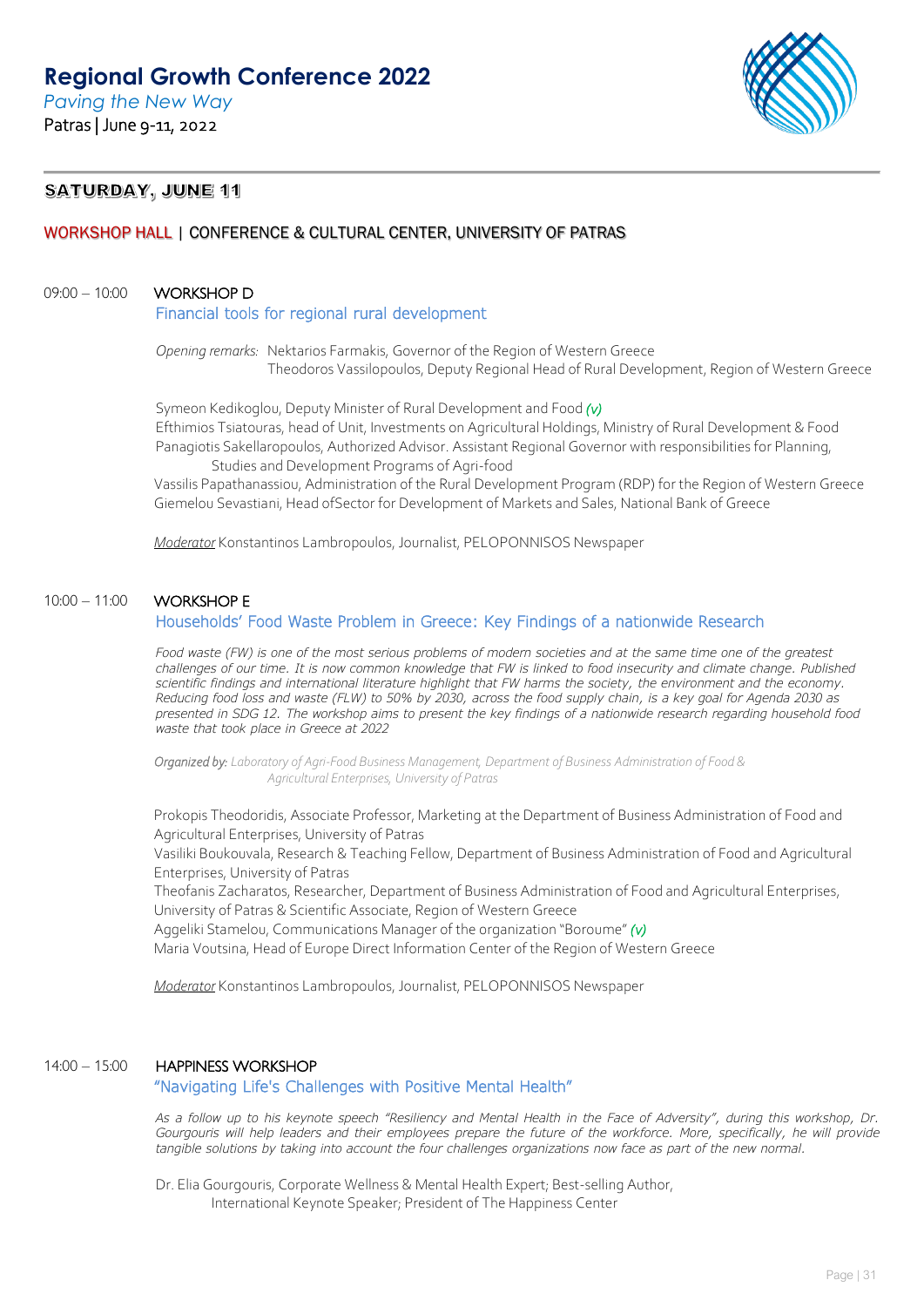

## **SATURDAY, JUNE 11**

## WORKSHOP HALL | CONFERENCE & CULTURAL CENTER, UNIVERSITY OF PATRAS

## 15:15 – 16:15 WORKSHOP F

### Artificial Intelligence (AI) in Marketing

*Following the internet revolution, retail and promotion, daily data generation led to a point where marketers could not further process, using the traditional statistical ways, the new demands of vast data volume. The use of big data analytics emerged, and the rise of AI came along with predictive analytics including machine learning and data mining solutions. Artificial Intelligence (AI) has both evolved and affected the way marketing is implemented. AI is proven to be a sophisticated way of analyzing and processing data as well as decision making. The privilege of its use is considered an asset to the business executives who understand its potential. Considering AI as a tool, it may provide massive data processing and prediction accuracy.Marketers have been in pursuit of customer satisfaction using AI tools to read web metrics and optimize reach and conversions strategies. Since consumer behavior varies, brands struggle to classify customer satisfaction factors. Thus, they invest time and money to highlight their products or services potentials, better define the market share, and classify customers' needs. Machine learning, natural language processing, expert systems, voice, vision, planning, and robotics are the main AI branches that companies use to stay ahead of the competition. Business objectives aim to attract new customers, predict consumer behavior, along with the capability to personalize and predict demand using "smart" systems which allow them to increase sales, mitigate the decision-making risk and increase customer satisfaction, customer loyalty, and sales predictions. This session discusses the stages of AI contribution to marketing providing solid case studies of AI appliances.*

*Organized by Laboratory of Agri-Food Business Management, Department of Business Administration of Food & Agricultural Enterprises, University of Patras*

Dimitris C. Gkikas, Research Scientist, University of Patras, e-Business Intelligence Developer, OWEB Digital Experience Nikolaos Ioannou, Board Director of Brooqly Inc. Panagiotis Milis, Chief Technology Officer (CTO), Inteso.gr

*Moderator*: Prokopis Theodoridis, Assoc. Professor, Marketing, Dpt. of Business Admin. of Food & Agricultural Enterprises, University of Patras